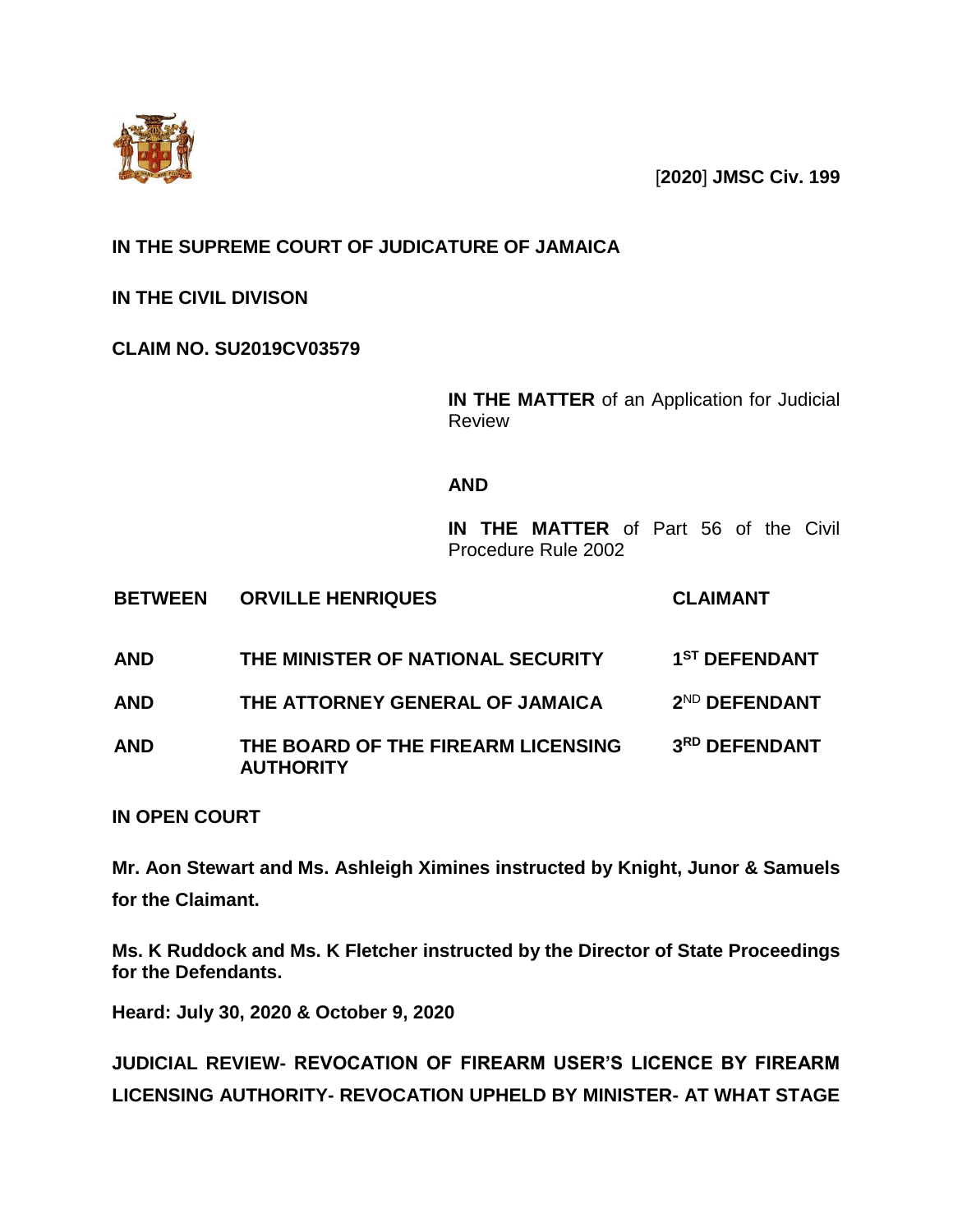# **UNDER THE FIREARM'S ACT DOES A PARTY HAVE A RIGHT TO BE HEARD-PROCEDURAL IMPROPRIETY- ILLEGALITY- WHETHER THE MINISTER IS BOUND TO ACCEPT THE RECOMMENDATIONS OF THE TRIBUNAL.**

## **WOLFE-REECE, J**

## **INTRODUCTION**

- **[1]** On November 8, 2019, The Honourable Mr. Justice D. Fraser granted leave to the Claimant to make the current application. The application is for Judicial Review of the decisions of the Firearm Licensing Authority and the Minister of National Security to revoke the licences granted to him under the Firearms Act as well as a review of the decision of the Review Board on the hearing of the Claimant's Appeal. The Claimant filed a Fixed Date Claim Form on the 21<sup>st</sup> November, 2019 seeking the following orders:
	- *1) An Order of Certiorari quashing the decision of the Firearm Licensing Authority on or about the 9 July, 2018 to revoke the licenses granted by them to Applicant [sic].*
	- *2) An Order of Certiorari quashing the decision of the Minister of National Security made on or about the 29th July 2019 dismissing the Claimant's application for review of the decision of the Authority and upholding the Authority's decision to revoke the Claimant's licenses.*
	- *3) An order of Mandamus ordering the Authority to restore the Claimant's licenses.*
	- *4) A Declaration that the proceedings by the Review Board and the decision arrived at by the Minister to revoke the Claimant's licenses stands in breach of sections 37A (2)(a) and section 37A (4) of the Firearms (Amendment) Act 2005.*
	- *5) A Declaration that the decision of the Minister of National Security on or about the 29 July 2019 to deny the Applicant's appeal against the revocation of his licenses was irrational and/or unreasonable.*
	- *6) A Declaration that the Minister of National Security acted ultra vires in the exercise of his statutory powers under 37A of the*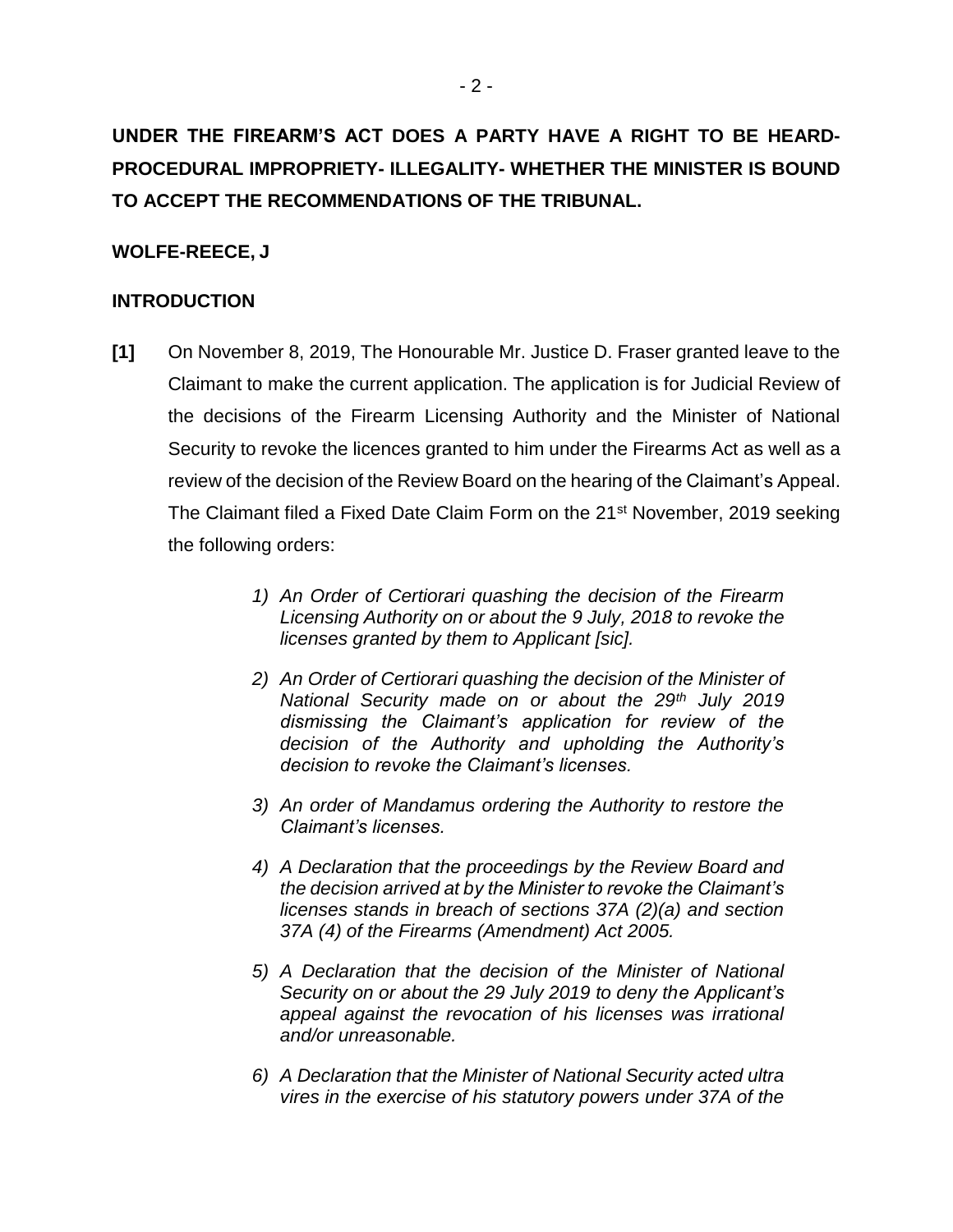*Firearms Act in making his decision on or about the 29 July 2019 to deny the Applicant's appeal.* 

- *7) A Declaration that the proceedings before the Review Board and the Minister leading to the decision of the Minister to uphold the Authority's decision to revoke the Claimant's licenses was conducted in breach of the principles of natural justice.*
- *8) A Declaration that the Board of the Firearm Licensing Authority acted ultra vires its powers under section 36 of the Firearm Act, in making the order for revocation made on or about the 9 July, 2018.*
- *9) A Declaration that the decision of the Board of the Firearm Licensing Authority to revoke the Applicant's licenses was unlawful, irrational and/or unreasonable.*
- *10)A Declaration that the Board of Firearm Licensing Authority failed to adhere to the principles of natural justice prior to making its decision on or about the 9 July, 2018 to revoke the Applicant's licenses.*
- *11)A Declaration that the decision taken by the Minister to uphold the revocation of the Claimant's licenses is ultra vires and, therefore, null and void.*
- *12)A Declaration that the Claimant has not breach, contravened, or acted contrary to the Firearms Acts.*
- *13)Costs;*
- *14)Such further and or other relief as this Honourable Court deems just.*

## **BACKGROUND**

- **[2]** The Claimant in this matter, Mr. Orville Henriques, is the owner and manager of a shooting range known as Manchester Rifle and Pistol Club Limited (MRPC). Mr. Henriques is also the owner of Central Dealers Limited (CDL); both entities are registered under the Companies Act of Jamaica.
- [3] Prior to the 9<sup>th</sup> of July, 2018, the Claimant was the holder of the following licences issued by the Firearm Licensing Authority (FLA):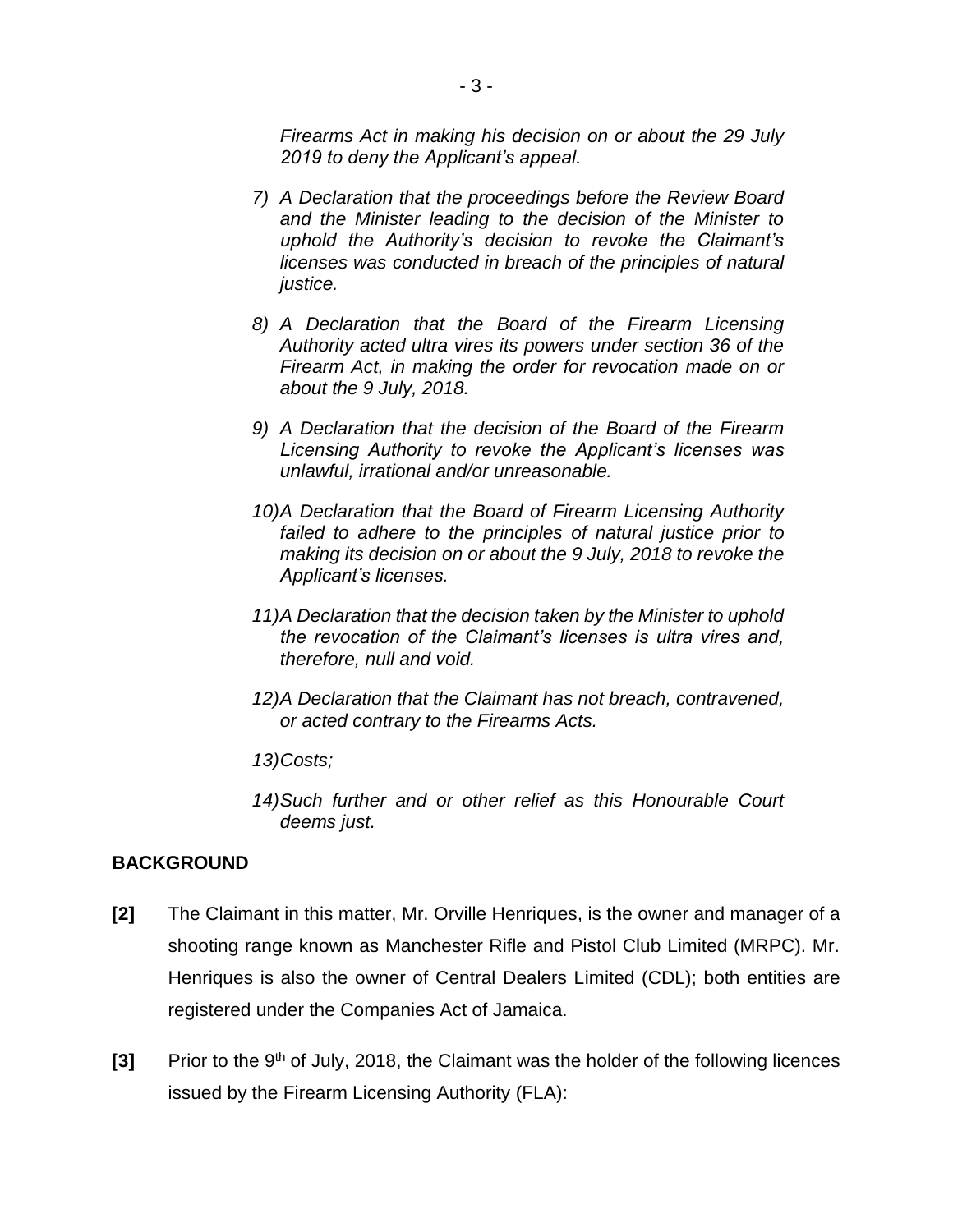- a. Firearms Users Licence:
- b. Range Operator Approval;
- c. Trainer Approval;
- d. Firearm Dealer's Licence; and
- e. Gunsmith Licence.
- **[4]** On January 5, 2018 a representative from MRPC wrote to Mr Shane Dalling, the Chief Executive Officer of the FLA, indicating that the club would be participating in the 2018 Florida Open which was scheduled to take place in Frostproof, Florida, United States of America, on Thursday, February 15, 2018 to February 18, 2018. It was indicated that five (5) members of the club would be participating in the competition and the club requested permission to purchase ammunition for the purpose of training for the competition. In a subsequent correspondence another member, Mr Alvin Amore was added to the list of club members to participate and therefore desirous of purchasing the additional ammunition for training purposes.
- **[5]** Miss Sue-Ann Marie Henriques completed a form titled *'Firearm Licensing*  Authority Request for Additional Ammunition Purchase' signed on the 7<sup>th</sup> January, 2018, wherein she requested permission to purchase twelve thousand (12,000) rounds of ammunition per member for use by the MRPC for training purposes. The FLA approved the request for the additional purchase on the  $10<sup>th</sup>$  January, 2018.
- **[6]** On March 12, 2018, (which would have been after the date of the proposed competition in Florida), a team from the FLA visited Central Dealers Limited (CDL) for auditing purposes. During the audit it was discovered that of the 12,000 rounds of ammunitions which were purchased 8,700 rounds remained unused.
- **[7]** The FLA served the Claimant with a Revocation Order dated July 9, 2018 in which the FLA noted that pursuant to section 36 of the Firearms Act, the FLA has taken the decision to revoke the following licenses which were held by him:

*Range Operator Approval Trainer Approval*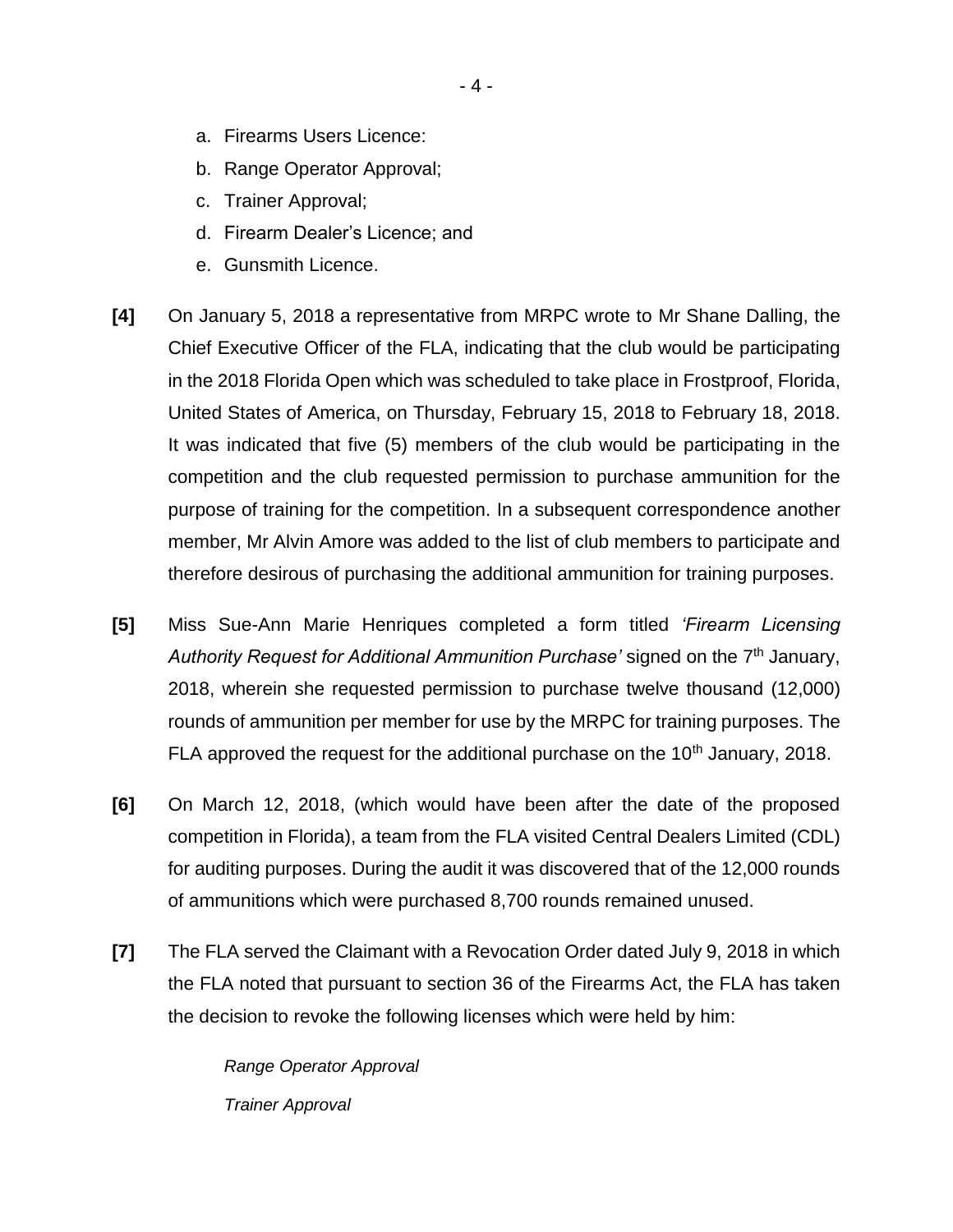## *Firearm Dealer's Licence Gunsmith Smith Licence [sic]*

- **[8]** Following the revocation of the licenses held by the Claimant, the Minister exercised his power under section 35A of the Firearms Act by issuing the Firearms (Delivery of Firearms and Ammunition) (Orville Henriques) Notification 2018 dated the 13th August, 2018 which was published in the Jamaica Gazette Supplemental on Monday the 13th August, 2018 requiring the claimant to surrender all firearms and ammunitions held by him under the revoked licences to the Firearm Licencing Authority.
- **[9]** The Claimant made an application to the Review Board of the FLA to review the decision to revoke the licenses. The Review Board, comprised of The Honourable Mr. Justice Seymour Panton, OJ, CD (retired), Mrs. Caroline Hay, QC and Mr. Kelso Small, B.H.M., heard the Claimant's application on January 17, 2019.
- **[10]** The Review Board wrote to the Minister of National Security (the Minister) by letter dated May 14, 2019 with its findings and recommendations. The last two paragraphs of the letter are of importance as they capture the recommendations to the Minister. The paragraphs provide as follows:

*"The Review Board understands and appreciates the concerns of the Authority that led to the revocation of these licences. As the Board sees the situation, it is clear that there is a complete breakdown as regards the level of trust that the Authority has in Mr. Henriques. The lack of trust relates to the storage of ammunition that on the face of it has been sold, without the Authority being made aware of the situation.* 

*As regards the personal user's licences, the Board recommends that Mr. Henriques be allowed such licences as would be necessary for personal protection and participation in shooting competitions. In respect of the operation of the dealership and range, it seems that the Authority would have to be satisfied that it can trust Mr. Henriques to operate on a basis of full disclosure. We have noted that in March 2018 the Authority and Mr. Henriques were in the process of discussing the implementation through FLOW Jamaica of the Business Virtual Private Network which would no doubt aid transparency. There may well be room here for discussions to*  take place between the parties, with a view to settling this question of trust *and full disclosure.*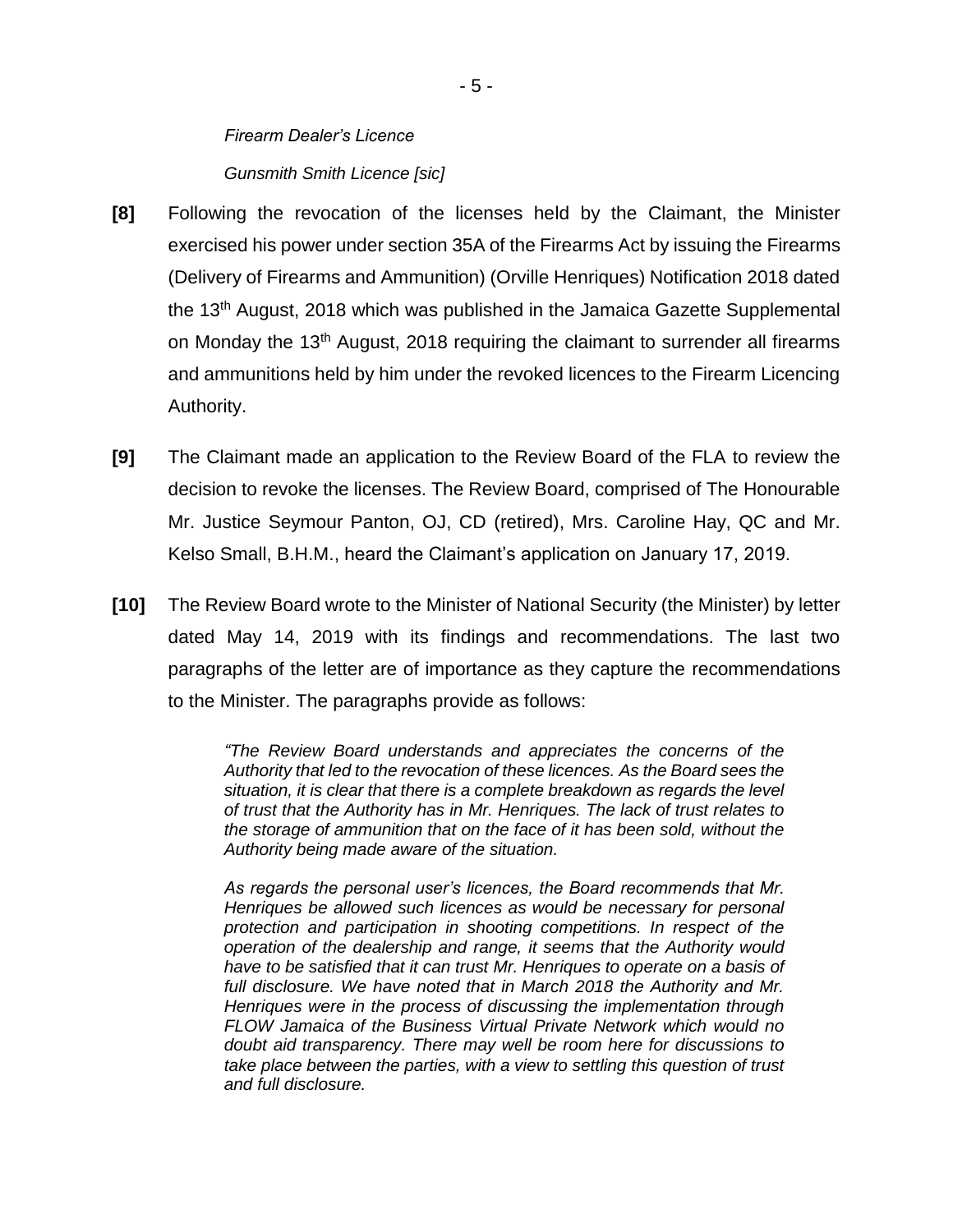- **[11]** By letter dated June 6, 2019 the Minister wrote to Mr. Dalling, directing that Mr. Henriques' firearm licence should be restored to him both for protection and participation in shooting competitions. The last paragraph of the letter required that there be continued discussions to ensure that Mr. Henriques *"abides by the order and hand over all firearms, ammunitions and other accouchements from his stock which are not in use and send them to the Jamaica Defence for safe keeping."*
- **[12]** Following a certain report which the Minister received that the Claimant failed to comply with the aforementioned order which was published in the Jamaica Gazette requiring him to deliver up certain firearms and ammunitions, the Minister sent a second letter to Mr Dalling dated the  $16<sup>th</sup>$  July, 2019 wherein he stated that none of the licences which were revoked should be reinstated. The contents of the letter are hereunder provided:

#### *Dear Mr. Dalling,*

#### *Re: Mr. Orville Henriques- 2018/H014*

*Reference is made to letter dated June 6, 2019 concerning the matter at caption.* 

*It has come to my attention that as at the date of this letter, Mr. Henriques has still not complied with my order published in the Jamaica Gazette dated August 13, 2018 requiring him to deliver to the Firearms Licensing Authority all firearms and ammunitions in respect of certain licences which were revoked on July 9, 2018. I have been duly advised that Mr. Henriques'*  failure to comply with the requirements, without lawful excuse (the proof *whereof shall lie on him), is an offence under the Firearms Act.* 

*In this regard, and pursuant to section 37A (3) of the Firearms Act which confers upon me the power to give to the Authority such directions as I may think fit upon receipt and consideration of the reports of the Review Board, I am instructing that none of the licences which were revoked are to be reinstated.* 

*This letter supersedes letter dated June 06, 2019 on this matter.* 

*Yours sincerely,*

*Dr. Horace Chang, MP Minister*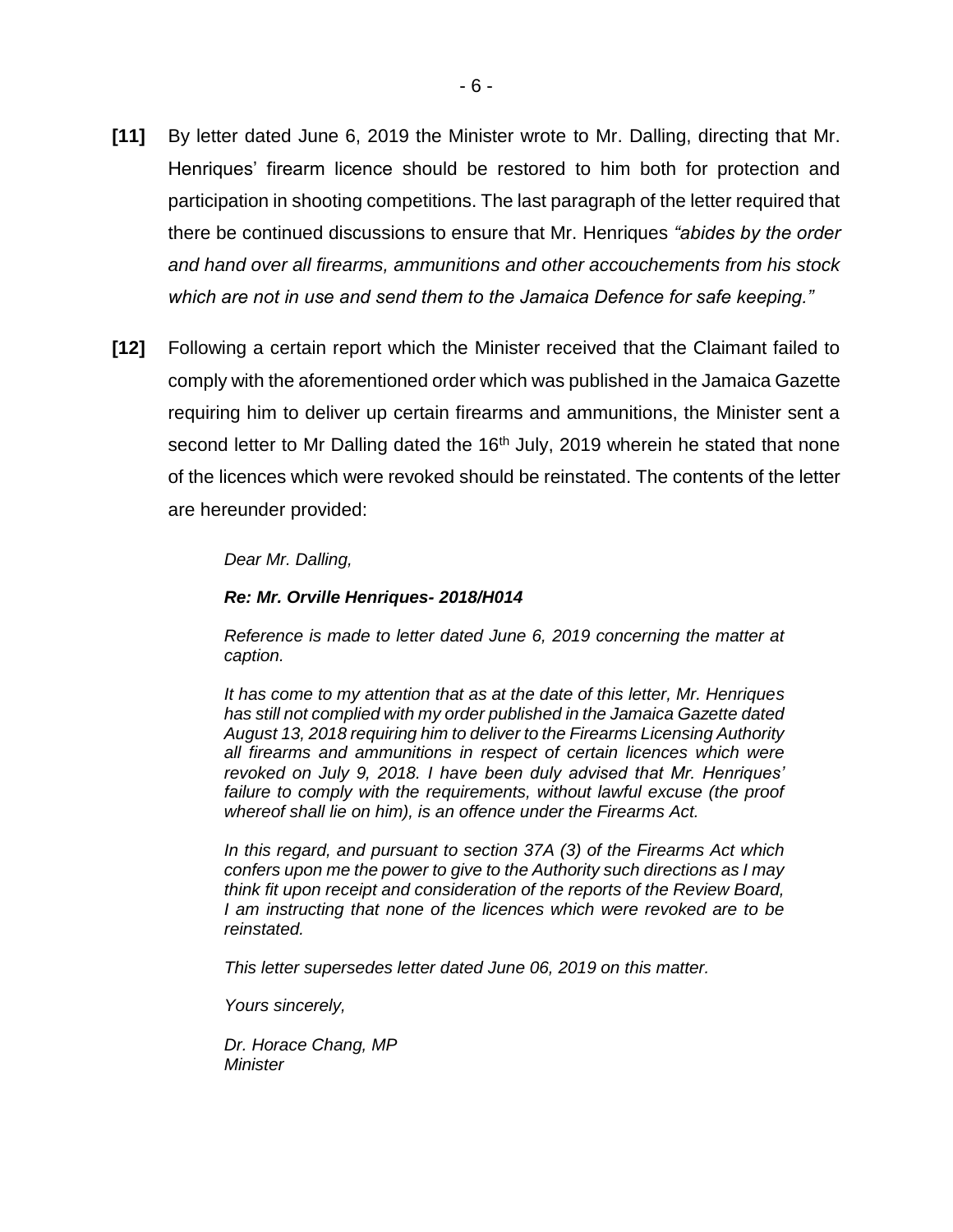#### **Claimant's case**

**[13]** The Claimant's Fixed Date Claim Form filed on the 21st November, 2019 was supported by his affidavit filed on the same date. Mr. Henriques explained that prior to the revocation of the licenses, MRPC operated a range facility at Lincoln in the parish of Manchester. He more specifically explained at paragraph 8 of the said affidavit that the range provided the following services:

> *"I was an approved FLA trainer, supervising the training of new firearm holders, recertification of existing firearm holders, competency practice for licensed firearm holders as well as regular competitive shooting competitions for qualified shooters island-wide who wish to participate competitively"*

- **[14]** He raised the point in his affidavit that when the FLA approved the additional ammunition purchase, they indicated the date by which the additional ammunition should be purchased. However, there was no stipulation as to when the rounds were to be used.
- **[15]** According to Mr. Henriques, during the audit he was advised by members of the FLA team that the document approving the purchase of the additional ammunition was for 30 days and the FLA had the right to seize the ammunition, which they did despite his protests.
- **[16]** He further explained that the purpose of the purchase of the additional rounds of ammunition was not only for participating in the 2018 Florida open. He insisted that the rounds were also purchased to facilitate training for several other local and international tournaments two of which were anticipated to take place in April, 2018 and another in July, 2018.
- **[17]** Mr. Henriques went on to describe a series of steps taken by the FLA to revoke the various licenses held by him. He explained that on or about the 28<sup>th</sup> March, 2018 he received a telephone call from one Ms. Mullings, a representative of the FLA, who told him that the competency training scheduled at MRPC was to be cancelled. The Claimant explained that despite his request for an explanation as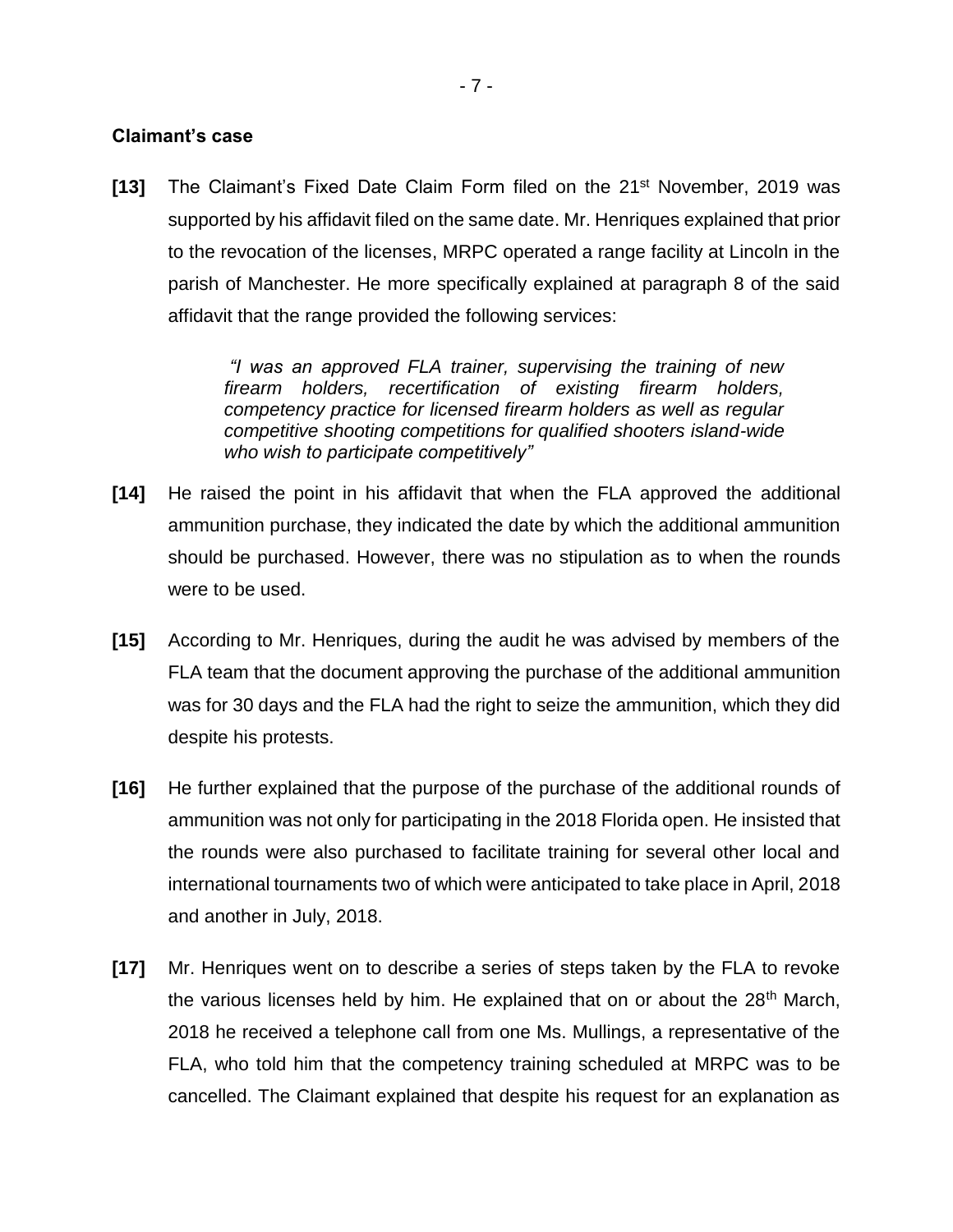to why this decision was taken, Miss Mullings did not provide any reasons other than to tell him that persons scheduled for the training could go elsewhere.

- **[18]** The Claimant further explained that under letter dated April 5, 2018 the FLA wrote to him advising him that the FLA has taken the decision to remove him from the list of approved trainers and that the FLA would therefore no longer use MRPA to conduct competence examination until further notice.
- **[19]** The Claimant asserts that on May 8, 2018 he was accompanied by his attorneyat-law, Mr. John Junor, to the FLA where his attorney made enquiries as to the nature of the investigations. During their visit to the FLA they spoke to one Ms. Silivia Virgo. Mr. Henriques claims that despite his request for details from Ms. Virgo she refused to disclose the reason for the investigation.
- **[20]** At the request of his attorney-at-law, the FLA sent to him a list of questions to which both Mr. Henriques and his wife, Sue-Ann Henriques provided their respective responses by way of voluntary affidavits
- **[21]** Mr. Henriques argued that the decision of the FLA to revoke the aforementioned licenses was in breach of principles of natural justice. The reason proffered by the FLA was simple that the Claimant is not considered a fit and proper person to retain a firearm licence.
- **[22]** Mr. Henriques' evidence is that at no time prior to the hearing of the application by the Review Board or thereafter was he furnished with the reasons that led the FLA to the conclusion that he was not a fit and proper person. At paragraph 29-30 of his affidavit he explained that this mode of operation by the FLA prevented him from being able to answer and defend the allegations against him. He stated as follows:

*"That despite my Sworn Affidavit/Declaration in response to questions sent by the investigator of the FLA on the 9th day of July, 2018 in breach of principles of natural justice, and without any lawful or rational basis for so doing revoked the licenses and I am now unable to carry on my lawful businesses which affecting me not only financially but also emotionally….*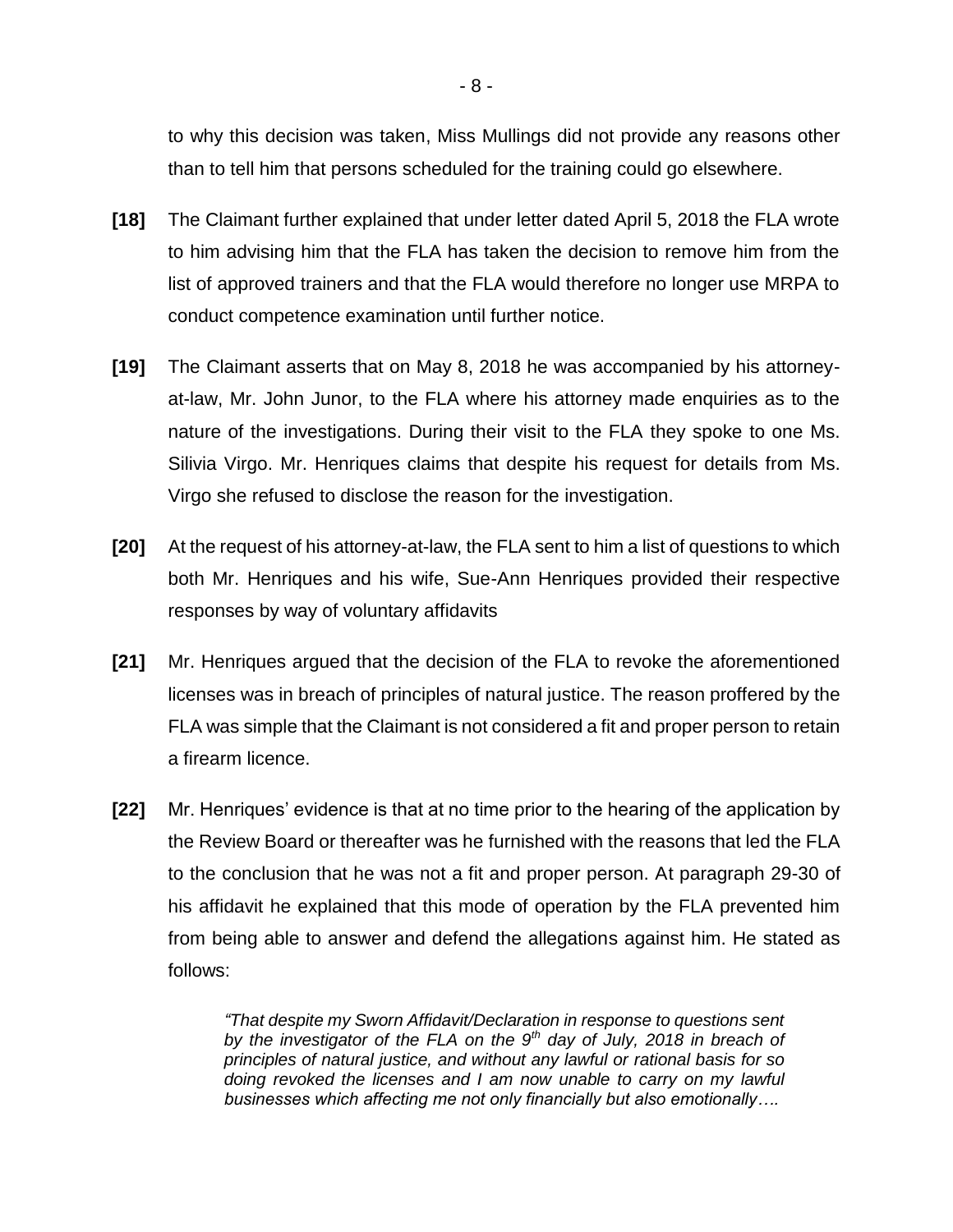*That the reason given in the Notice of Revocation is unsound and unfounded as the term 'not fit and proper' gives no specificity as to what exactly made my wife and I "unfit and improper" not fit and proper to hold such licenses and as such I am unable to answer and defend effectively the allegations made for the revocation of my licenses."*

- **[23]** Mr. Henriques stated in his affidavit that on or about the 27<sup>th</sup> July, 2018 he made an application to the Review Board of the FLA to review the decision of the FLA to revoke his licenses. The Claimant's evidence is that on or about the  $17<sup>th</sup>$  January, 2019 he appeared before the Review Board, who heard his application.
- **[24]** Again, the Claimant submits that the proceedings before the Review Board was in breach of principles of natural justice, in that, at no point was he advised of the allegations being levied against him.
- **[25]** According to Mr. Henriques, the Review Board reserved its findings and recommendations which was communicated to the Minister. Mr. Henriques explained that the findings and recommendation of the Review Board was not revealed to his attorney within a reasonable time. He argued that following several letters from his attorney to the Minister enquiring about the outcome of the appeal, the Minister responded by WhatsApp message on the  $7<sup>th</sup>$  June, 2019 indicating that the Review Board recommended that all personal licenses be returned but not the trade licenses.
- **[26]** Mr. Henriques explained that despite this message from the Minister he received a letter dated July 29, 2019 from the Chief Executive Officer of the FLA outlining the Minister's decision to deny his appeal. He argued that the decision of the Minister was unreasonable and irrational.

#### **The Defendant's case**

**[27]** Ms. Tonelle Beecher and Mr. Shane Dalling responded to the affidavit evidence of Mr. Henriques in their respective affidavits which were both filed on the 20<sup>th</sup> March, 2020.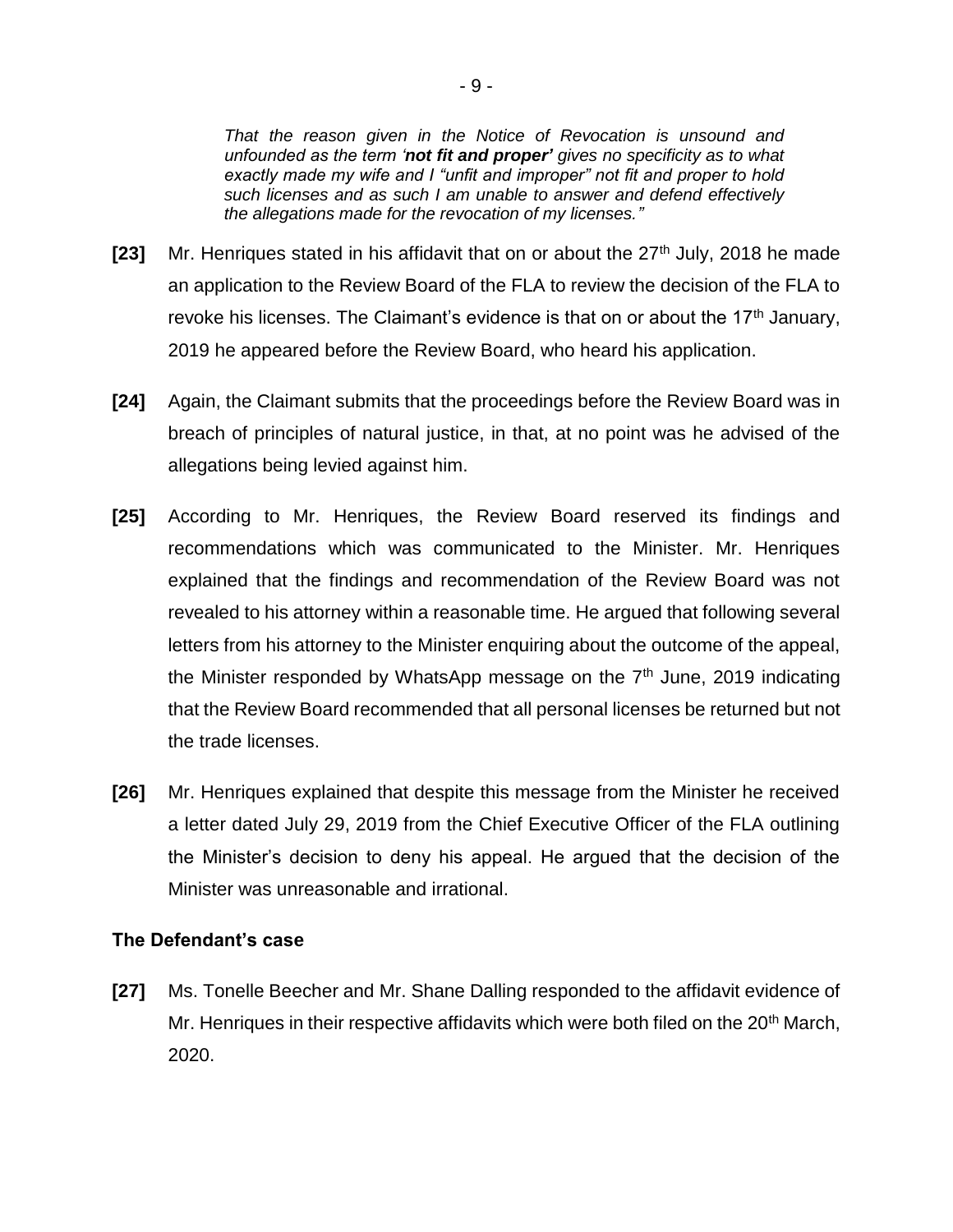- **[28]** Ms. Beecher's evidence is that the FLA made the decision to revoke the Claimant's licenses after coming to the conclusion that he was being deceptive in making arrangements on behalf of six members of the club for the purchase of 12,000 rounds of ammunition each, in circumstances where he knew that they could not have been expended by them by the time specified in his formal request.
- **[29]** Further, Ms. Beecher noted that while the Claimant gave the impression that the six (6) members of the club purchased the 12,000.00 rounds, the club's records indicated otherwise. The records showed that each member paid for the rounds that were used after each session with the remainder remaining in the club's stock unbeknown to the FLA.
- **[30]** Mr. Dalling also addressed the issue of Mr. Henriques' request for 'Additional Ammunition Purchase'. He explained that Mr. Henriques failed in making the application for the purchase of the additional rounds to mention that the 12,000 rounds were to be used for other local and international tournaments. He went on to state that the sole justification given for the additional purchase was for training in preparation for the 2018 Florida Open in Frostproof, Florida.
- **[31]** Mr. Dalling highlighted that at the bottom of the form there is a warning which provides that *"providing false and/or misleading information in support of your request/application can lead to the suspension or revocation of your licence."* Mr. Dalling went on to note that while some of the rounds were used for the training purposes specified by the Claimant, the rest remained at the CDL without the knowledge of the FLA when they were led to believe otherwise.
- **[32]** On the issue of whether the hearing of the appeal by the Review Board was heard in breach of principles of natural justice. Ms. Beecher argued that both Mr. Henriques and his attorney were well aware of the reasons for the revocation of the aforementioned licences. Ms. Beecher noted that at the hearing of the appeal it was argued on behalf of the Claimant that the payment arrangement employed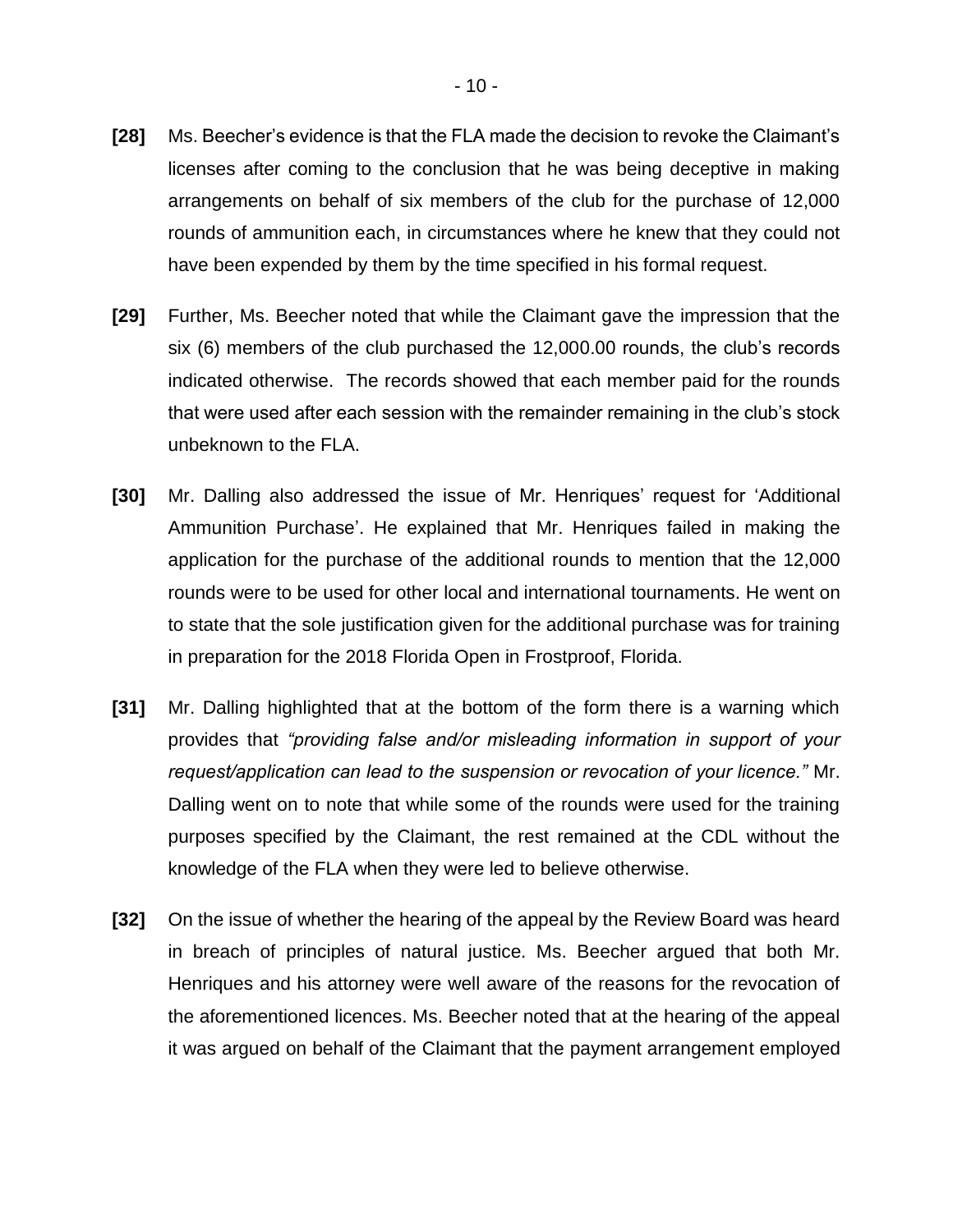by the Claimant for the purchase of the rounds was not designed to be deceptive as receipts were issued to the purchasers upon use of and payment of the rounds.

- **[33]** According to Ms. Beecher, following the revocation of the Claimant's license, the FLA became concerned about the Claimant still being in possession of a large number of firearms without a license. This she said led to the Minister of National Security exercised his powers under section 35A of the Firearms Act to call for the delivery of firearms and ammunition in the possession of an unlicensed person by publishing in the Jamaica Gazette Supplement on Monday, the 13<sup>th</sup> August, 2018 the Firearms (Delivery of Firearms and Ammunition) (Orville Henriques) Notification.
- **[34]** According to Ms. Beecher the Review Board produced its report with its findings and recommendations dated May 14, 2019 which was received by the Minister of National Security on the 27<sup>th</sup> May, 2019. Ms. Beecher explained the Minister initially directed the Chief Executive Officer of the FLA to restore the Claimant's firearm Licence for protection and participation in shooting competitions and he also directed the FLA to ensure that the Claimant abides by certain orders requiring the Claimant to hand over all firearms, ammunitions (sic) and accouchements (sic) in his stock which are not in use over to the Jamaica Defence Force for safe keeping.
- **[35]** Ms. Beecher claims that the Mr. Henriques has failed to show that the decision of the Minister constituted a breach of natural justice, was ultra vires to his powers under the Firearms Act or was irrational or unreasonable.

#### **Submissions of Counsel**

**[36]** I have received written submissions from the respective counsel in the matter. I have read their respective submissions and have taken all factors into consideration in determining the matter before me. However, for the sake of brevity I have decided not to recite their submissions but simply to address the issues raised in my analysis and conclusion.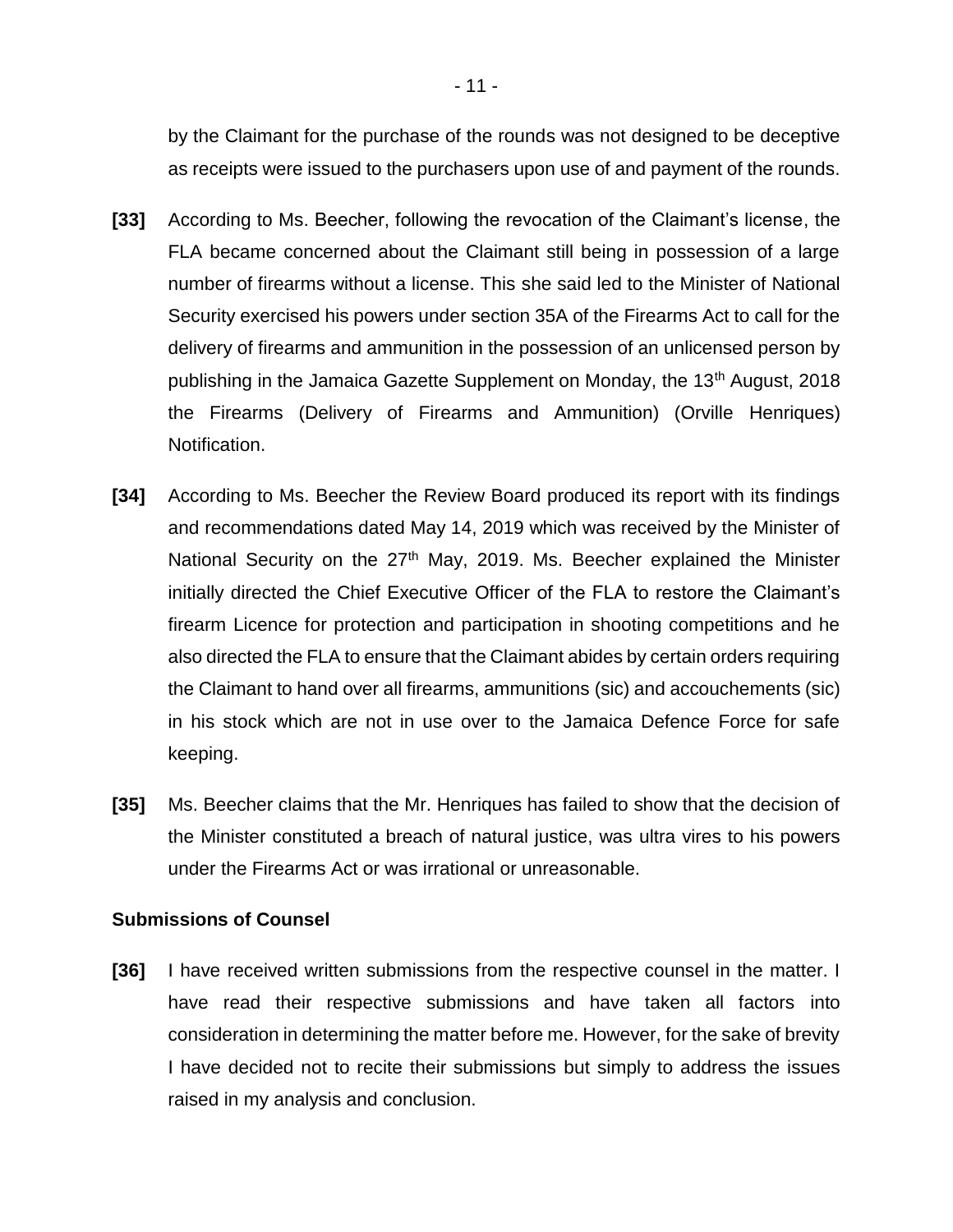#### **Law and Analysis**

#### *Overview of the law*

- **[37]** Judicial review is the means by which the Supreme Court exercises its inherent supervisory jurisdiction over persons or bodies that perform public law functions or make decisions which affect the public to ensure that they exercise their power within the ambit of the law.
- **[38]** It is generally accepted that there are three distinct grounds on which administrative action may be subject to judicial review. These grounds were enunciated by Lord Diplock in the celebrated case of **Council of Civil Service Unions and others v Minister for the Civil Service** - [1984] 3 All ER 935 where His Lordship expressed the grounds to be that of illegality, irrationality and procedural impropriety. His Lordship expressed at page 950 of the judgment as follows:

*"Judicial review has I think developed to a stage today when, without reiterating any analysis of the steps by which the development has come about, one can conveniently classify under three heads the grounds on which administrative action is subject to control by judicial review. The first ground I would call 'illegality', the second 'irrationality' and the third 'procedural impropriety'. That is not to say that further development on a case by case basis may not in course of time add further grounds. I have in mind particularly the possible adoption in the future of the principle of*  'proportionality' which is recognised in the administrative law of several of *our fellow members of the European Economic Community; but to dispose of the instant case the three already well-established heads that I have mentioned will suffice."*

**[39]** Lord Diplock then went on to explain the meaning of each concept on pages 950- 951, Lord Roskill too explained the three grounds on pages 953-954. The grounds as described by the law lords may be summarized in the following terms: Illegality speaks to an error of law; this captures situations where the decision maker exercises a power which he does not in law possess. The second ground of irrationality was described as Wednesbury unreasonableness, (**see Associated Provincial Picture Houses Ltd v Wednesbury Corp** [\[1947\] 2 All ER 680\)](https://www.lexisnexis.com/uk/legal/search/enhRunRemoteLink.do?linkInfo=F%23GB%23ALLER%23sel1%251947%25vol%252%25year%251947%25page%25680%25sel2%252%25&A=0.6522910520815312&backKey=20_T29296412273&service=citation&ersKey=23_T29296412266&langcountry=GB). To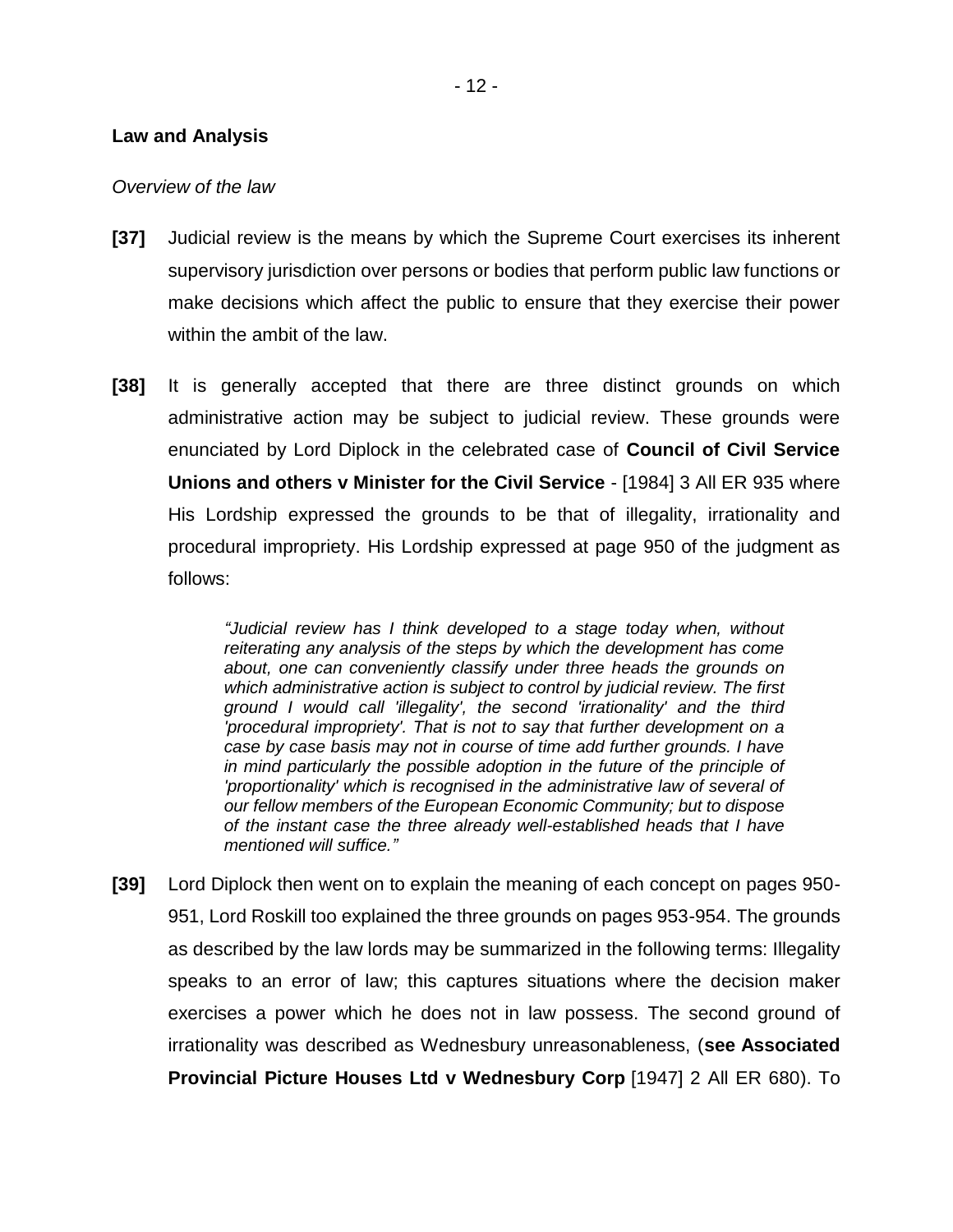satisfy the second ground the decision must be so unreasonable or outrageous that no reasonable person who addressed their mind to the question to be decided would not have arrived at it. The third ground was described by Lord Diplock as procedural impropriety. This ground includes instances of breaches of natural justice or procedural fairness but as Lord Diplock pointed out, the concept goes beyond that and captures instances where the decision maker failed to follow procedures laid down by statute in instances where such failure may not have amounted to a breach of natural justice.

**[40]** It is trite law that judicial review is not synonymous to an appeal. In judicial review proceedings, the Court is not concerned with the merits of the matter or the correctness of the decision. Rather, the court is tasked with supervising the procedure adopted to arrive at the decision. Lord Greene said it best in the case of **Associated Provincial Picture Houses Limited v Wednesbury Corporation** [1948] 1 K.B. 223 on page 228 when he expressed the following:

> *"When an executive discretion is entrusted by Parliament to a body such as the local authority in this case, what appears to be an exercise of that discretion can only be challenged in the courts in a strictly limited class of case. As I have said, it must always be remembered that the court is not a court of appeal."*

- **[41]** With that being said I find it necessary to state at this point that it would not be appropriate for this court to adjudicate on the 12<sup>th</sup> order being sought, that is: "[A] *Declaration that the Claimant has not breach, contravened, or acted contrary to the Firearms Acts."*
- **[42]** The FLA is a creature of statute that is empowered by virtue of sections 26A and 26B of the Firearms Act to grant, renew and revoke firearm licenses, certificates and permits. It is clear that Parliament's intent was to vest the FLA with the power to regulate the licensing of firearms. The role of FLA cannot be undermined, especially in face of the alarming rate of gun related homicides in our land. Similar sentiments were shared by Carey J.A. over 3 decades ago when His Lordship gave judgment in the case of **Raymond Clough v Superintendent Greyson v**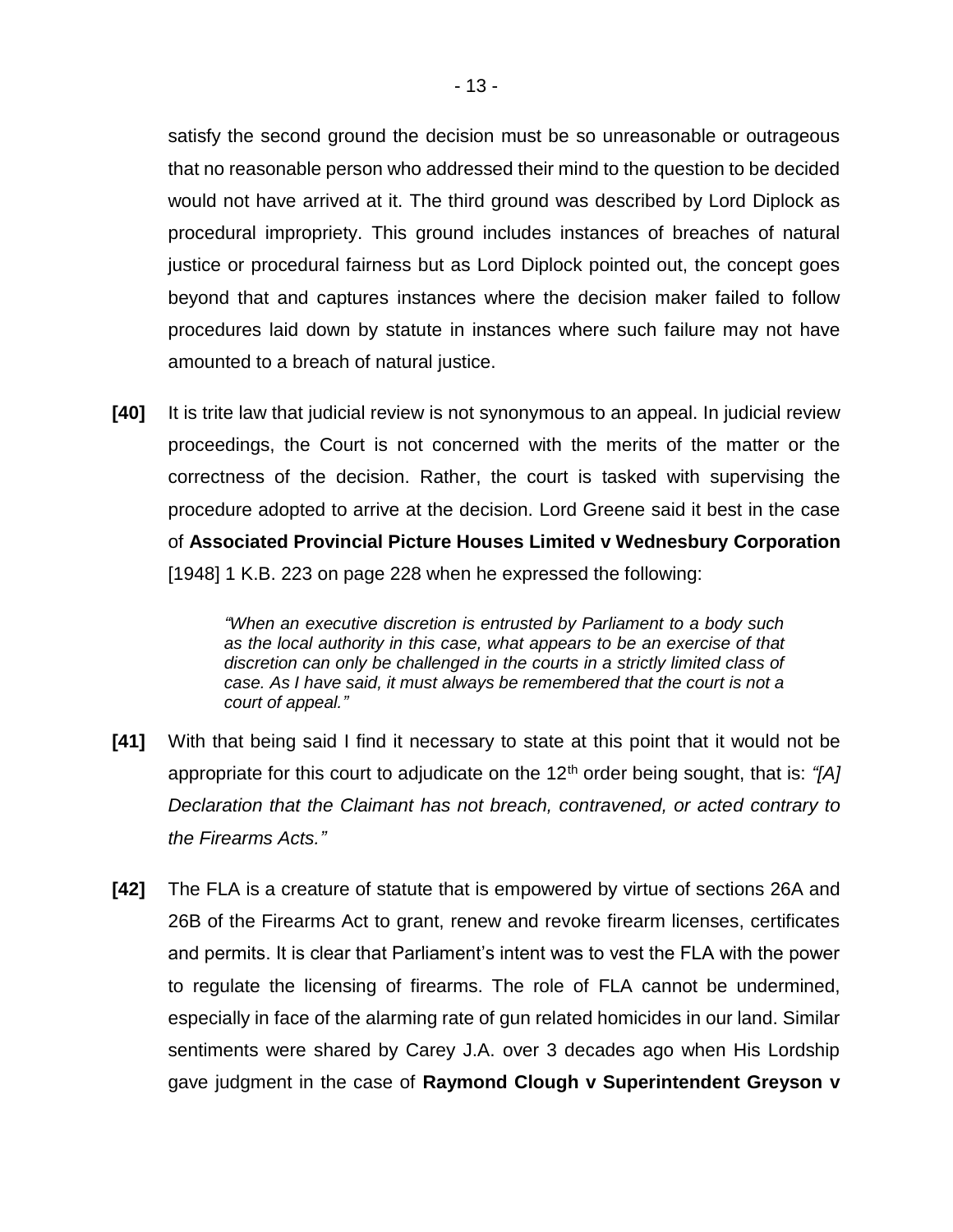**Attorney General** (1989) 26 J.L.R. 292. On page…. of the judgment the learned Justice of Appeal expressed the following:

*"The subject matter in this case is the licence to hold or possess a firearm. There is no constitutional or legal right to own a firearm or to be allowed to hold a firearm. The entitlement to or the refusal of or the revocation of grant of a licence is in the lands of the police. The Firearms Act is concerned with the control of, the use, and misuse of firearms in this country. The incidence of violence involving guns is such that the greatest case has to be taken to ensure that such weapons do not fall into the wrong hands. The welfare and security of the entire country is at stake. The national security must be a matter of the greatest concern. Criminal activity is unarguably a matter which affects national security."*

- **[43]** While the Firearms Act has seen some changes with the various amendments over the years, the aim of the act as pronounced by Carey J.A. remains the same and it is my view that his words of wisdom bear even more relevance today when gun related crimes are at an all-time high. Despite the critical role played by the FLA, in all things there must be a balance and in this particular case, the balance of justice dictates that in the exercise of its powers the authority must act fairly, rationally and within the ambit of the very Act from which it derives its powers.
- **[44]** As it relates to the twelfth order being sought, it is important to note that matters of that nature are not for judicial review proceedings. The function of the court is not to usurp the authority of the FLA by replacing the decision of the licensing body with a decision of its own. Simply put, the court is not concerned with whether the FLA made the right decision, rather, the court is concerned with whether the decision was legal, rational and procedurally sound.

## *Illegality and procedural impropriety*

*Whether all or any of the Defendants can be said to have acted contrary to the power vested in them by the firearms act or whether there was a breach of the procedure laid down in the act.*

**[45]** An assessment of a breach under the ground of illegality requires the court to interpret the relevant provisions of the Firearms Act to ensure that the FLA, the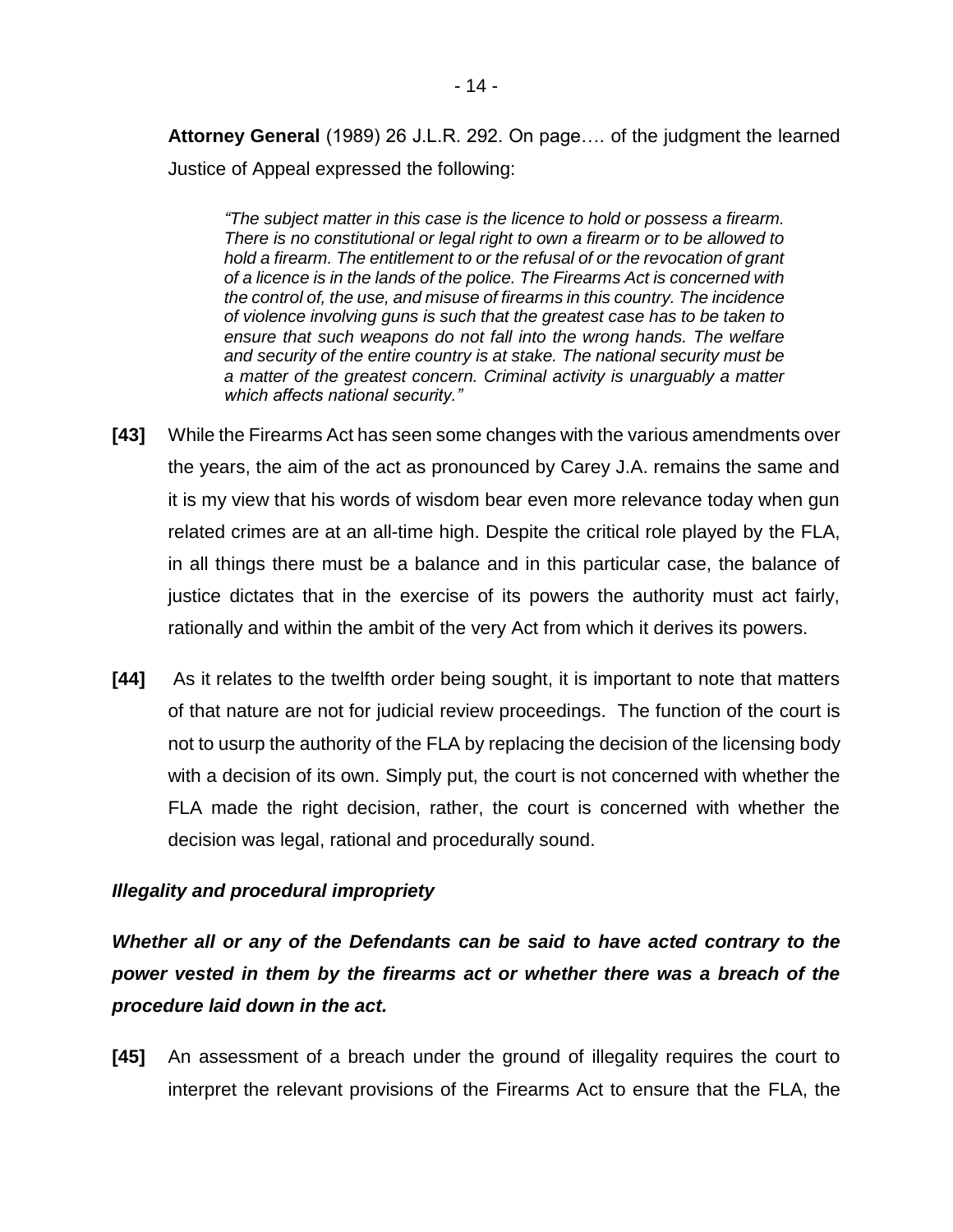Review Board and the Minister understood correctly the law that governs them and gave effect to it. Lord Diplock defined illegality in the case of **Council of Civil Service Unions and others v Minister for the Civil Service, supra,** at page 950 as follows:

*By 'illegality' as a ground for judicial review I mean that the decision-maker must understand correctly the law that regulates his decision-making power and must give effect to it.*

**[46]** He went on further in the judgment to explain that procedural impropriety included instances where the decision failed to follow procedures laid down by statute. It is clear that both grounds are concerned with statutory construction and it would therefore be more efficient to deal with both grounds together.

## **Firearms Licensing Authority**

**[47]** The FLA is created by virtue of section 26A (1) of the Firearms Act and the scope of its power is outlined at section 26B (1) & (2) of the Act. The relevant sections provide as follows:

> *26A.-(1) There is hereby established for the purposes of this Act, a body to be known as the Firearm Licensing Authority.*

> *26B.-(1) Subject to section 38, the functions of the Functions of the Authority shall be-*

*(a) to receive and consider applications for firearm licences, certificates or permits;* 

*(b) to grant or renew firearm licences, certificates or permits;* 

*(c) to revoke any firearm licence; certificate or permit granted under this Act;* 

*(d) to amend the terms of a firearm licence, certificate or permit;* 

*(e) to receive and investigate any complaint regarding a breach of a firearm licence, certificate or permit.* 

*(2) The Authority shall have the power to-*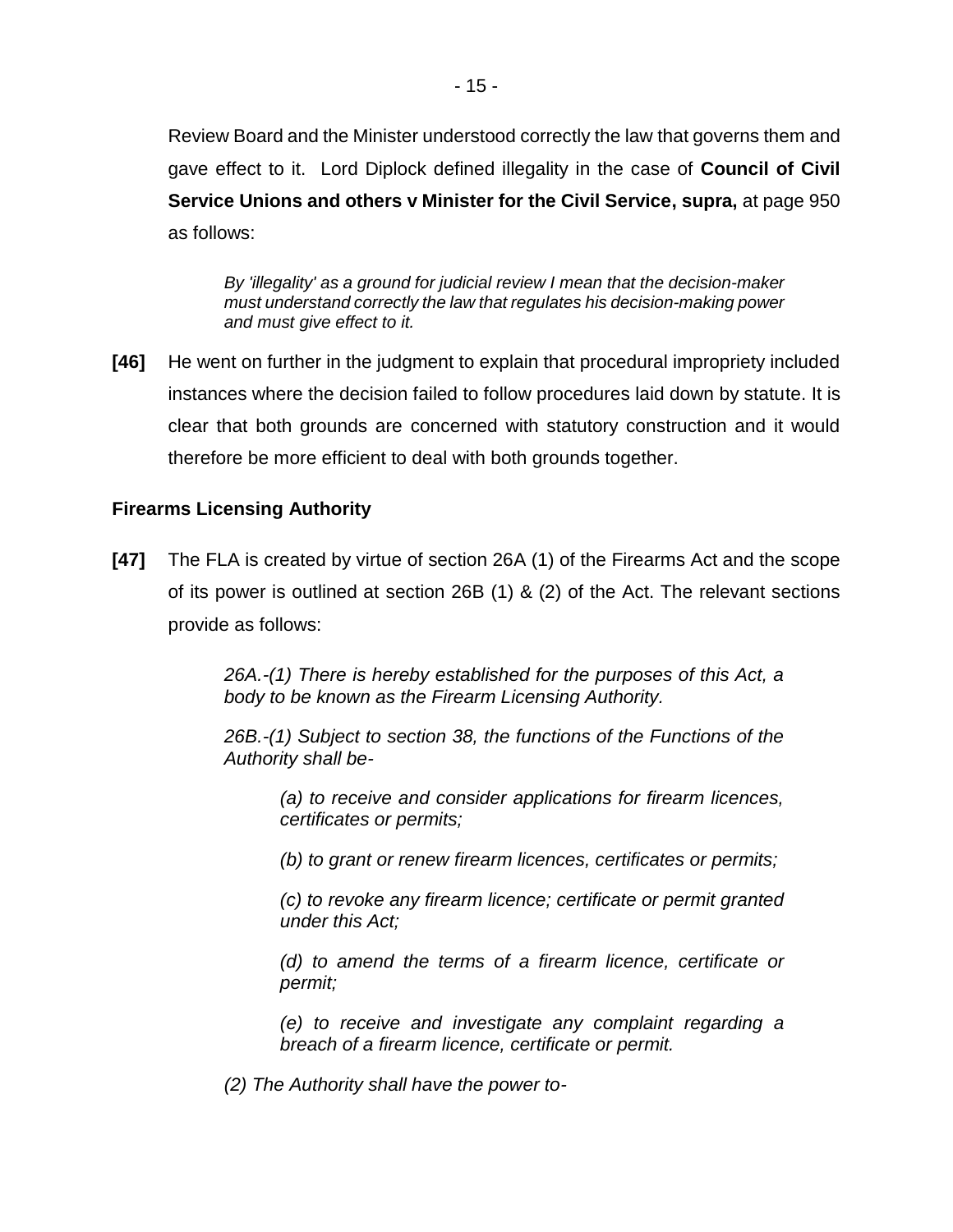*(a) summon witnesses;* 

*(b) call for and examine documents; and*

*(c) do all such other things as it considers necessary or expedient for the purpose of carrying out its functions under this Act.*

- **[48]** Section 29(1) provides that issues surrounding the grant of any licence, certificate or permit is within the discretion of the FLA. On the issue of revocation, section 36(1)(a) gives the FLA the discretion to revoke a licence, permit or certificate if it is satisfied that the holder is of intemperate habits or of unsound mind, or is unfit to be entrusted with a firearm or ammunition.
- **[49]** Where it is that the FLA sees it fit to revoke a licence, permit or certificate, the authority is required by virtue of 36(2) to give notice to the holder that the licence has been revoked and require the holder to deliver up the licence, permit or certificate which was revoked. Given that the Claimant is at odds with the process of revocation it is necessary to outline the exact wording of the provision.

*(2) Where the Authority revokes any licence, certificate or permit under this section or under section 18 or 46, the Authority shall give notice in writing to the holder thereof-*

*(a) specifying that the Authority has revoked such licence,*

*(b) requiring such person to deliver up such licence, certificate or permit to the Authority on or before the day (not being less than three days after delivery of such notice) specified in such notice.*

**[50]** At paragraph [30] of Mr. Henriques' affidavit which was filed on the 21<sup>st</sup> November, 2019, he took issue with the fact that the notice from the FLA did not specify the reason for the revocation. He stated as follows:

> *That the reason given in the Notice of Revocation is unsound and unfounded as the term 'not fit and proper' gives no specificity as to what exactly made my wife and I "unfit and improper" not fit and proper to hold such licenses and as such I am unable to answer and defend effectively the allegations made for the revocation of my licenses.*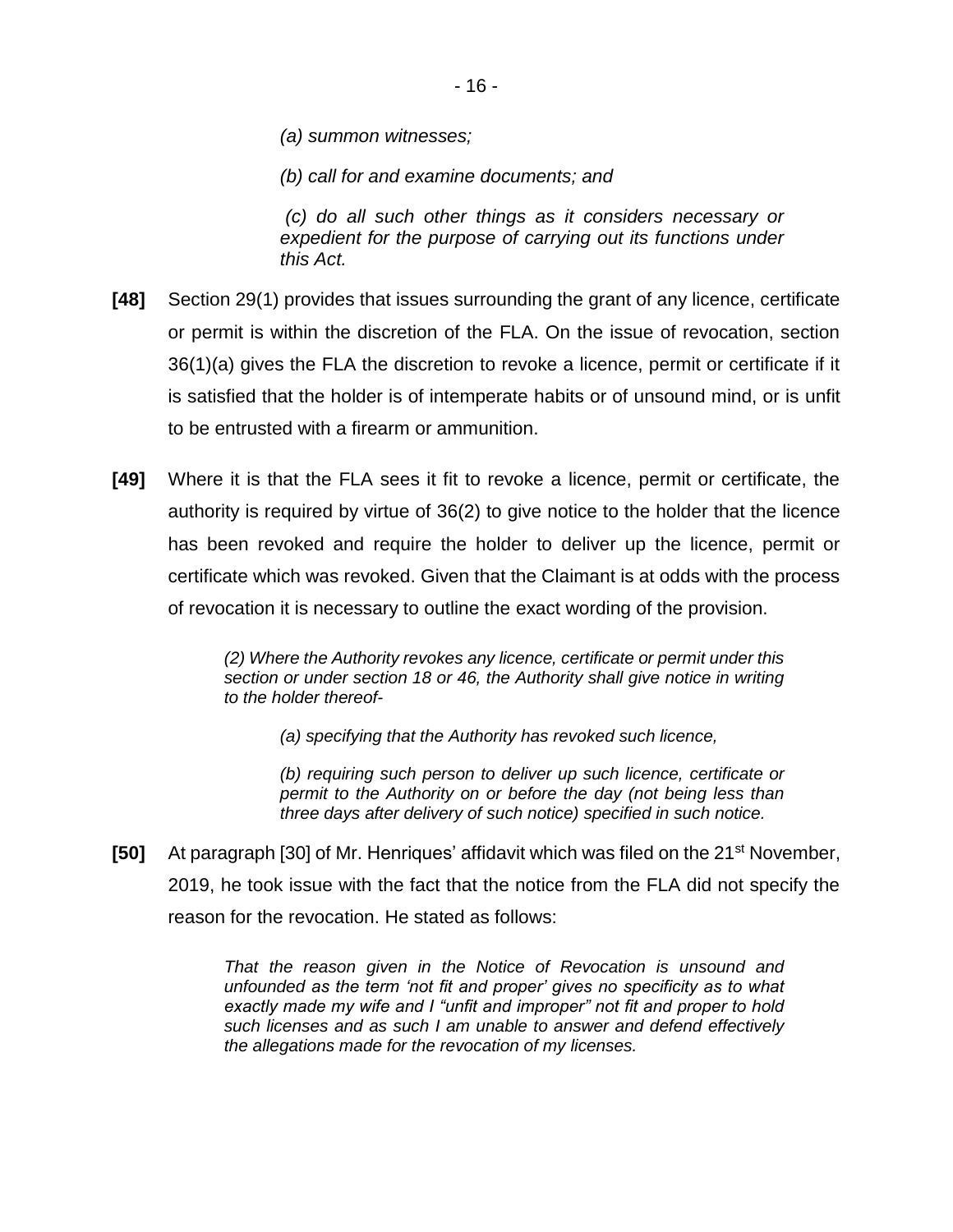**[51]** The issue raised by the claimant in this regard was discussed by the Court of Appeal in the case of **Raymond Clough v Superintendent Greyson v Attorney General, supra.** On page 297 of the judgment at paragraph Carey J.A. expressed the following:

> *"By section 36 of the Act the appropriate authority is entitled to revoke the licence but that power is subject to a right of appeal to the Minister. It is at this point that the right to be heard operates, for by the Firearms (Appeals to Minister) Regulations, the aggrieved party is able to present his side of the story. He is given no right to be seen but he must be heard. He can submit the grounds of his appeal. These regulations provide that the "appropriate authority" must supply the reasons for its decision to the Minister. There is no requirement that the reasons should be supplied to the aggrieved party by the appropriate authority. In my view, this is of significance for it shows that the statute does not intend that any hearing should take place before the "appropriate authority"" A chief officer of police might well be acting contrary to the law if he were to supply the reason for his decision to any person other than the Minister. It is at the hearing before the Minister that attacks on the basis of illegality, irrationality and procedural impropriety can properly be pursued."*

- **[52]** There have been certain amendments to the Firearms Act since Carey J.A. passed his judgment in July, 1989. The Act has been amended by the establishment of a Review Board, which is now an intermediary between the Minister and the FLA. The effect of this amendment is to vest the Review Board with the duty of hearing appeals from a party who is aggrieved by the FLA's decision to either revoke a license, permit or certificate or the authority's refusal to grant same.
- **[53]** A second and important amendment is that the authority vested with the power to grant, renew or revoke firearm licences, permits or certificates is no longer the Superintendent of Police, instead, it is the FLA, (see section 26A of the Act provided above).
- **[54]** Despite these amendments to the Firearms Act, the exercise of the FLA's discretion remains the same as that which was exercised by the superintendent of police prior to the amendments. This therefore means that the dicta of Carey J.A. is of equal force in construing the lawfulness of the FLA's exercise of its discretion in the case at bar.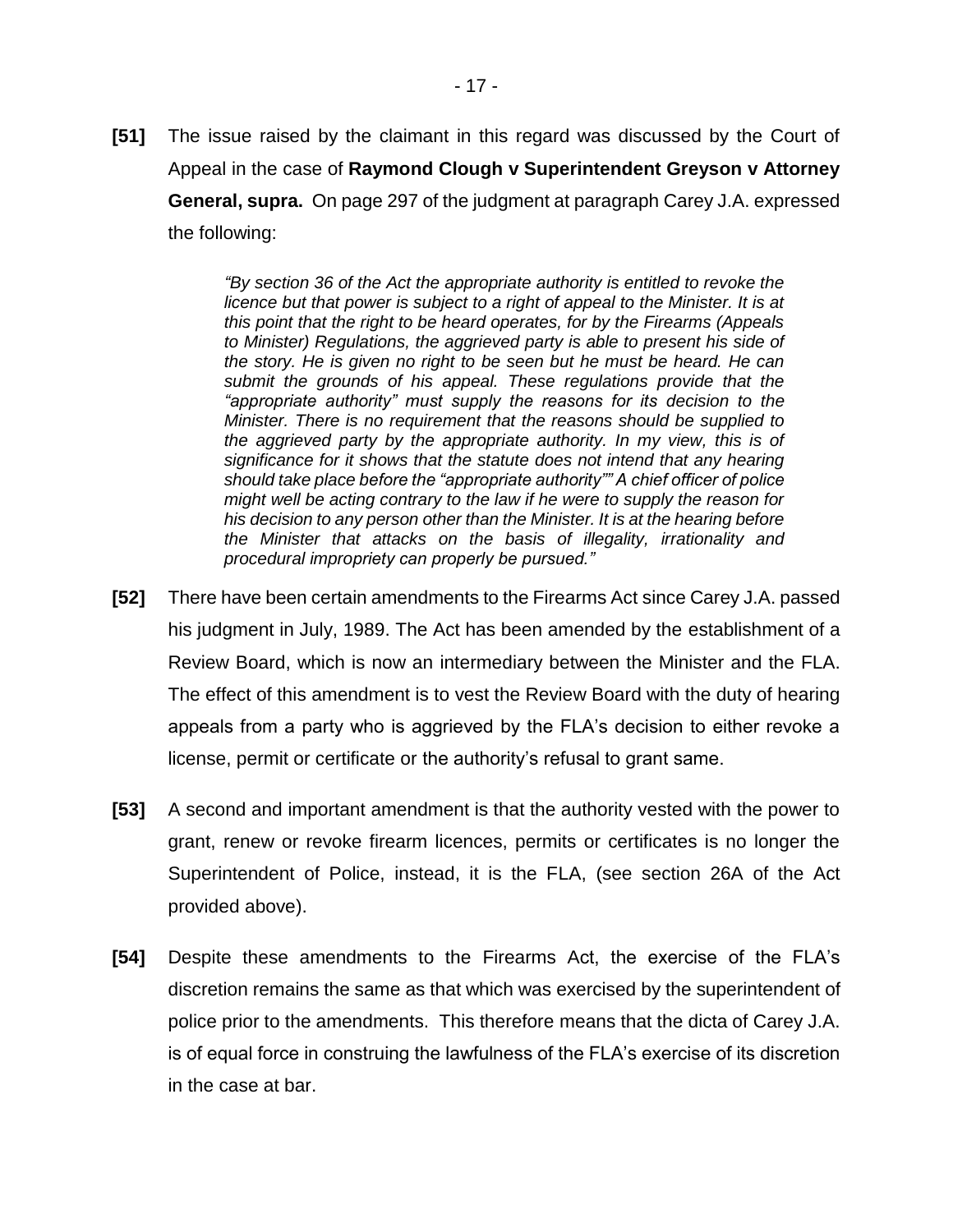**[55]** Carey J.A. ruled that at the revocation stage the statute does not impose a duty on the FLA to conduct a hearing nor does it require that the authority convene a hearing prior to the revocation of the license. Therefore, on this point it cannot be said that the FLA acted outside of the ambit of the Firearms Act.

## **The Review Board**

**[56]** It is patently clear that a party who has been aggrieved by the FLA's refusal to grant a license, or in this case, the authority's decision to revoke the licenses, may apply to the Review Board for a review of the decision of the Authority. This right is granted under section 37(1) of the Act which provides as follows:

> *37.-(1) Subject to this section and section 37A, any aggrieved party may within the prescribed time and in the prescribed manner apply to the Review Board for the review of a decision of the Authority-*

*a) refusing to grant any application for a licence, certificate or permit; or* 

*(b) amending or refusing to amend any licence, certificate or permit; or* 

*(c) revoking or refusing to revoke any licence, certificate or permit; or* 

*(d) refusing to grant any exemption pursuant to subsection (3) of section 35A or any certificate pursuant to subsection (4) of section 35A.*

*37A.-(1) For the purpose of a review under section 37, there is hereby established a Review Board consisting of persons appointed by the Minister in accordance with the Fourth Schedule.*

*(2) The Review Board appointed under subsection (1) shall within ninety days of receiving an application for review-*

*(a) hear, receive and examine the evidence in the matter under review; and* 

*(b) submit to the Minister, for his determination, a written report of its findings and recommendations.*

**[57]** To my mind, the facts of the case do not reveal that the board acted outside of the scope of its authority nor is it suggested that the Board failed to follow some procedural rule laid down in the statute. The contention that the Claimant puts forward is that the Board failed to adhere to principles of natural justice in that he was not provided with the reasons for the revocation, whether before or during the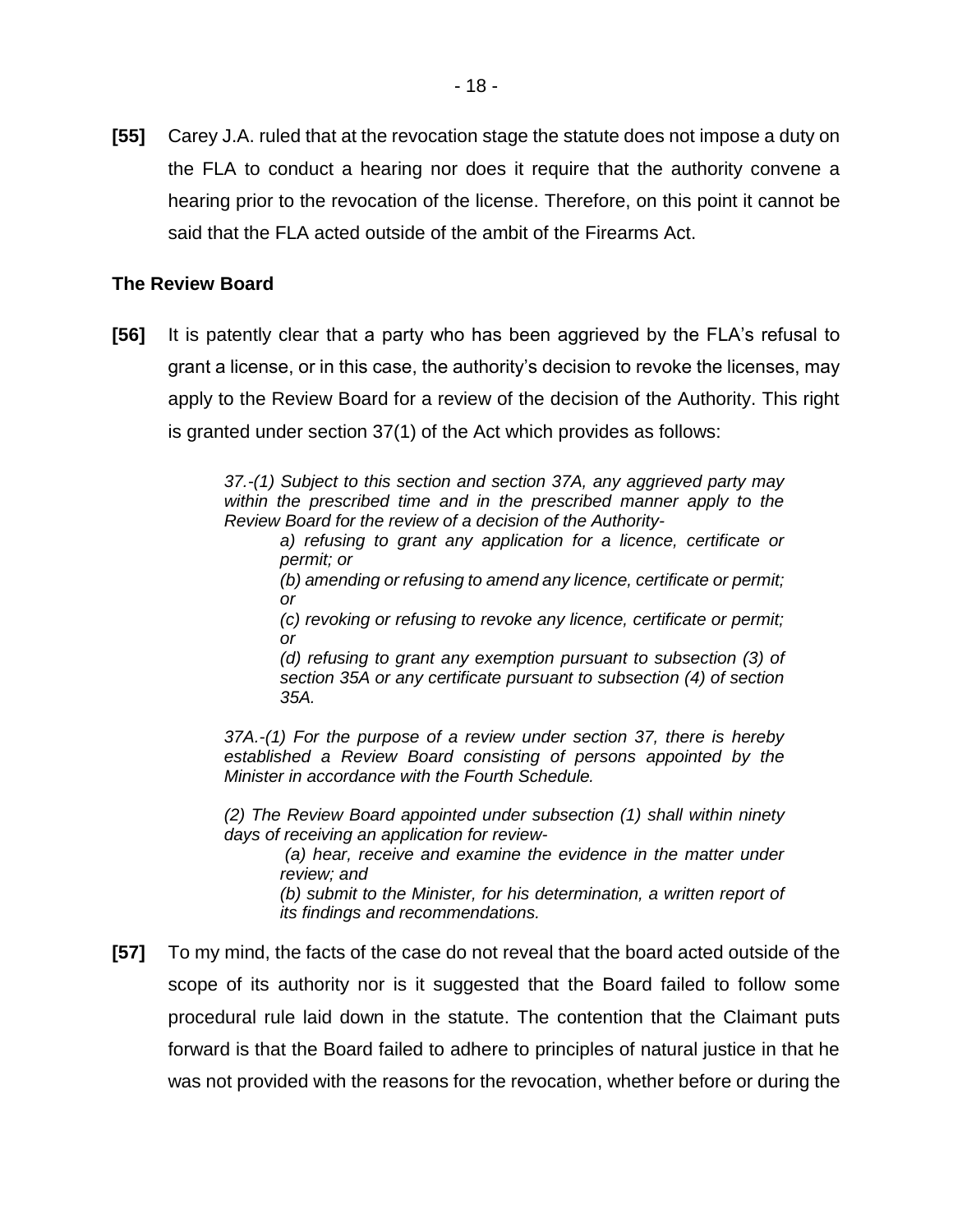hearing of his appeal before the Board. The issue of breach of the principles of procedural fairness will be discussed further on.

#### **The Minister**

**[58]** Once the Review Board has heard the application, section 37A stipulates that they should provide the Minister with its findings and recommendations, it is then for the Minister to make the final determination after considering the Board's recommendation. Section 37A (3) provides as follows:

- **[59]** The Minister acted on the recommendations of the Review Board when he wrote to Mr. Dalling, the Chief Executive Officer of the FLA on the June 6, 2019 directing him to restore Mr. Henriques' licence both for protection and participation in shooting competitions. However on July 16, 2019 The Minister wrote a second letter to Mr. Dalling instructing that none of the licenses which were revoked were to be reinstated. He noted the reasons for the revocation as failure on the part of the Claimant to comply with an Order published by the Minister in the aforementioned Gazette dated August 13, 2018.
- **[60]** It is important to examine the provision which relates to the publication of the Gazette to determine whether the Minister acted within the scope of the statute in ordering the revocation of the licenses by reason of the Claimant's failure to adhere to the Gazette. Section 35A of the Firearms Act provides as follows:
	- *35A.-(1) Where the Minister is satisfied that it is necessary in the interest of national security so to do, he may by notification in accordance with subsection (2), require the delivery to the Authority, of such firearms and ammunition as may be specified in the notification, subject to such terms and conditions as may be specified in that notification.*
		- *(2) A notification pursuant to subsection (1) shall be published in the Gazette and in a daily newspaper published and circulating in Jamaica, and upon a notification being so published, any person*

*<sup>37</sup>A (3) The Minister upon receipt and consideration of the reports of the Review Board shall give to the Authority such directions as the Minister may think fit.*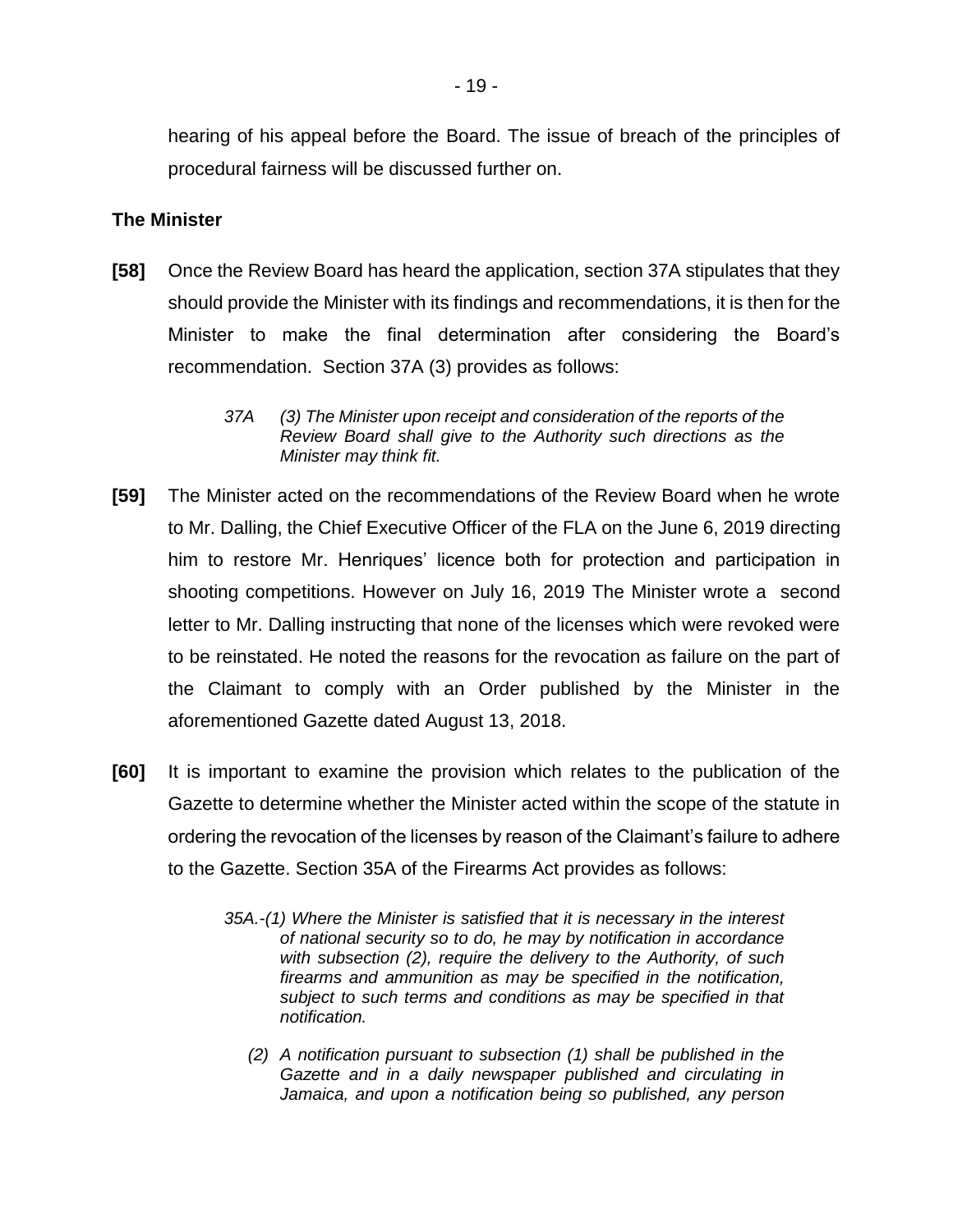*to whom the requirement contained therein applies shall, within fourteen days from the date of such publication, deliver any firearm and ammunition to which the notification relates, to the Authority for safe keeping.*

*(6) Subject to the provisions of subsections (3) and (4) of this section and of subsection (1A) of section 37, where after the expiry of ninety days from the date of publication of any notification pursuant to subsection (1) any firearm or ammunition to which the notification relates has not been delivered to the Authority in accordance with that notification, any licence, certificate or permit in relation to that firearm or ammunition as the case may be, shall forthwith be deemed to be revoked.*

- **[61]** A review of sections 35A (1) & 35A (2) reveal that the Minister has the authority to publish notification in the Jamaica Gazette and the daily newspaper for the delivery of firearm and ammunition in the possession of a firearm holder where the Minister is satisfied that to do so is in the interest of national security. Section 35A (6) provides that where the firearm holder fails to comply the license stands as revoked. The effect of section 35A is that failure to comply with such notification within the ninety (90) day period has the automatic effect of revocation without the need for any further action by either the executive or the FLA.
- **[62]** Section 35A (2) specifies that the notification should be by way of publication in the Gazette and the daily newspaper, the drafters use of the word "and" makes it clear that it is intended that the notification should be published in both and not one or the other. Ms Beecher's evidence is that the notification was published in the Gazette but she made no mention of it being published in the newspaper. Nor did she provide any evidence such as a tear sheet to indicate same.
- **[63]** The implication of this is that the notification was defective. This therefore meant that it could not be said that his licenses were automatically terminated and any attempts to terminate the licence under section 35A would be null as this section never granted the Minister with the power to terminate the licenses in the first place. Rather, the section is so worded that once the Minister issues the notification in accordance to sections 35A (1) & 35A (2), failure on the part of the firearms holder to comply would have the ripple effect of automatically causing his/her own license to be revoked without any further action from the Minister.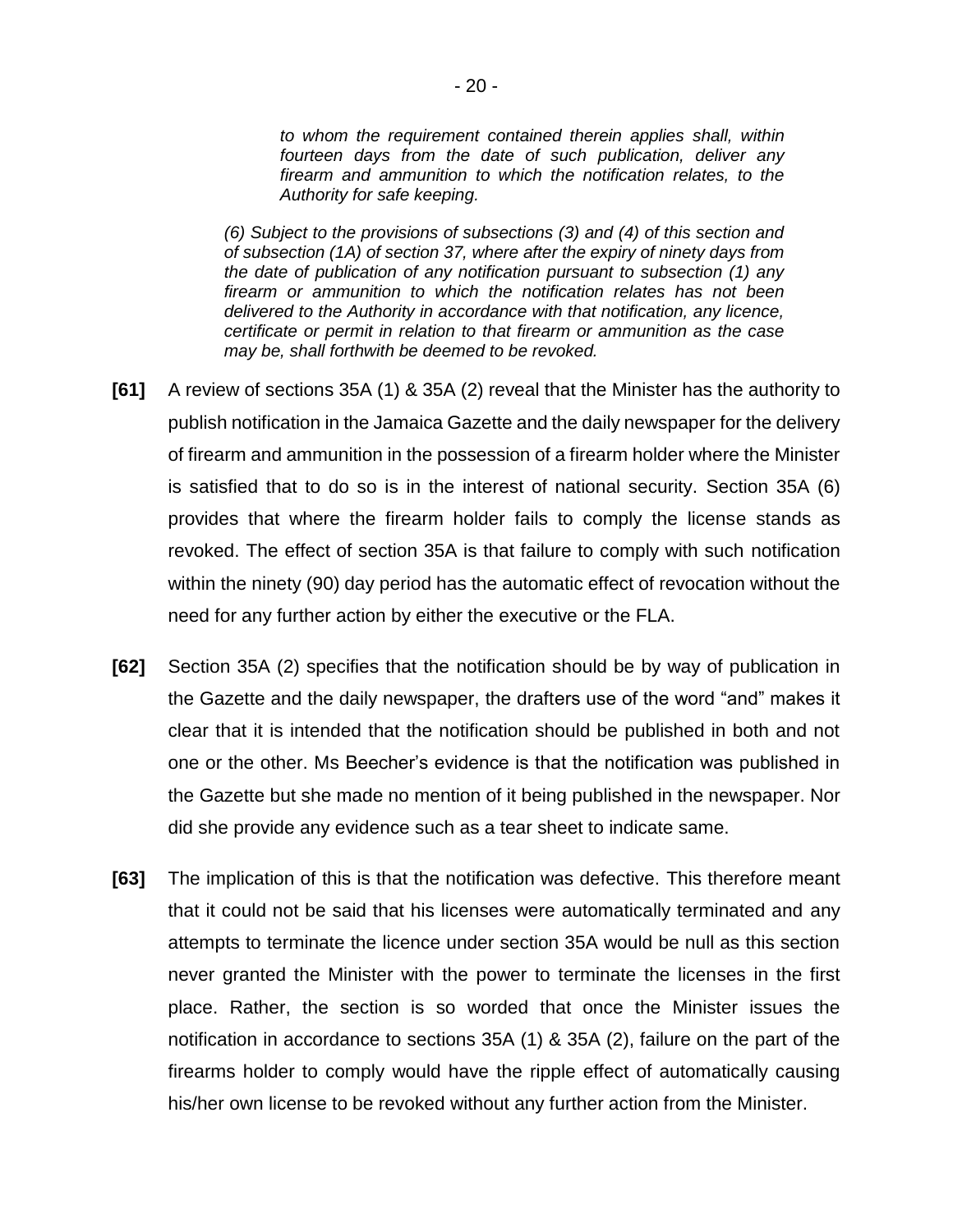**[64]** Therefore, the fact that the Minister cited the Claimant's failure to comply with the order as the reason for him revoking the Claimant's licenses without affording him a fair hearing raises the question of whether there was in fact a breach of natural justice. This question I will consider below.

#### **Whether any or all of the Defendants acted in breach of principles of natural justice**

- **[65]** The doctrine of natural justice is based on two fundamental principles which are known in law as nemo judex in causa sua (a man cannot be a judge in his own cause) and audi alteram partem (no one is to be condemned unheard). While a breach of the aforementioned principles of natural justice continue to form bases for judicial review, the law has evolved to the point where natural justice now broadly speaks to procedural fairness or the need to act fairly.
- **[66]** The case of **Naraynsingh v The Commissioner of Police** [2004] UKPC 20 is useful for illustrating the point that the concept of fairness is not rigid. At paragraph 16 of the judgment Lord Brown having applied the dicta of Lord Mustill in the case of R v Secretary of State for the Home Department exparte Doody [1994] 1 AC 531 stated

*"As for the demands of fairness in any particular case, their lordships, not for the first time, are assisted by the following passage from Lord Mustill's speech in R v Secretary of State for the Home Department, ex parte Doody [\[1994\] 1 AC 531 at 560:](https://www.lexisnexis.com/uk/legal/search/enhRunRemoteLink.do?linkInfo=F%23GB%23AC%23sel1%251994%25vol%251%25tpage%25560%25year%251994%25page%25531%25sel2%251%25&A=0.2062731571551787&backKey=20_T29298420529&service=citation&ersKey=23_T29298419579&langcountry=GB)*

*'What does fairness require in the present case? My lords, I think it unnecessary to refer by name or to quote from, any of the oftencited authorities in which the courts have explained what is essentially an intuitive judgment. They are far too well known. From them, I derive that (1) where an Act of Parliament confers an administrative power there is a presumption that it will be exercised in a manner which is fair in all the circumstances. (2) The standards of fairness are not immutable. They may change with the passage of time, both in the general and in their application to decisions of a particular type. (3) The principles of fairness are not to be applied by rote identically in every situation. What fairness demands is dependent on the context of the decision, and this is to be taken into account in all its aspects. (4) An essential feature of the context is the statute which creates the discretion, as regards both its language and the shape of the legal and administrative system*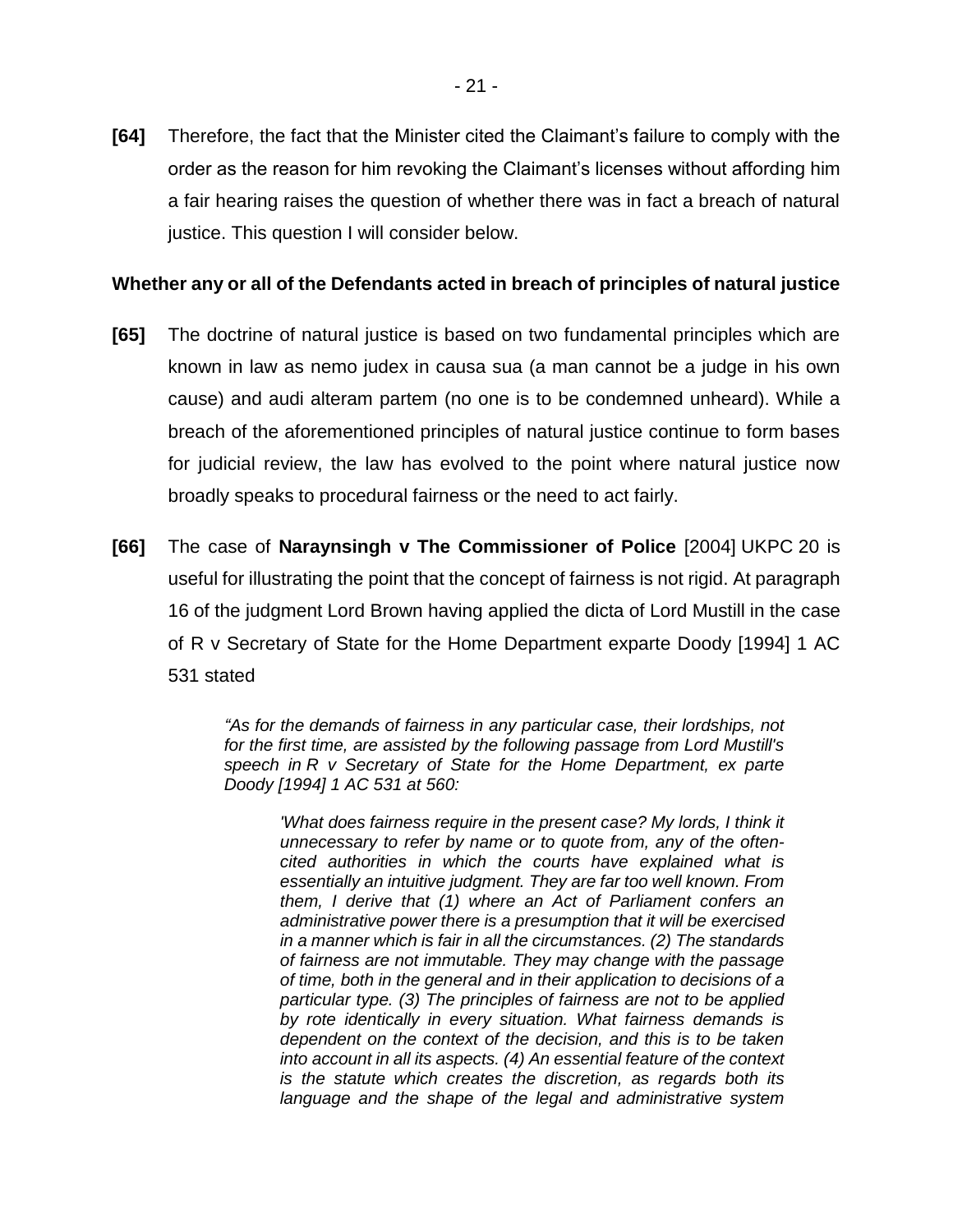*within which the decision is taken. (5) Fairness will very often require that a person who may be adversely affected by the decision will have an opportunity to make representations on his own behalf either before the decision is taken with a view to producing a favourable result; or after it is taken, with a view to procuring its modification; or both. (6) Since the person affected usually cannot make worthwhile representations without knowing what factors may weigh against his interests fairness will very often require that he is informed of the gist of the case which he has to answer.'"*

#### **The Authority**

**[67]** It is now well settled that the FLA does not possess a judicial or quasi-judicial function. Rather, their role is administrative (see **Raymond Clough v Superintendent Greyson v Attorney General, supra.**) All the authorities that I have traversed have made it abundantly clear that where a public authority exercises an administrative function they are expected to act fairly in the exercise of such duty. Take for example the words of Carey J.A. in the case of **Corporal Glenroy Clarke v Commissioner of Police and the Attorney-General of Jamaica** (1996) 33 J.L.R. where he expressed as follows:

> *In the case of re-enlistment, the Commissioner is exercising administrative functions in which case it is trite law that he must act fairly.*

**[68]** Carey J.A. expressed the same principle years earlier in the **Raymond Clough** case where he expressed the following:

> *Before parting with this case, I desire to observe that when a Superintendent of Police is exercising his power of revocation of a Firearm User's Licence, he is not required to act judicially; he is required to act fairly but that does not involve either hearing the holder or giving him reasons. For all practical purposes, it means having a prima facie case, or acting bona fide. He is obliged to give his reasons only the Minister if the holder is aggrieved by the decision. But the Minister is bound to hear him or his legal representative and the Minister is bound to provide to provide him with the with reasons for the decision to enable the holder, as an aggrieved party, to rebut any allegations made against him. The Minister, it seems to me, must act fairly, but I have no need to consider Ministerial action any further for the appellant chose not to prosecute his appeal to finality.*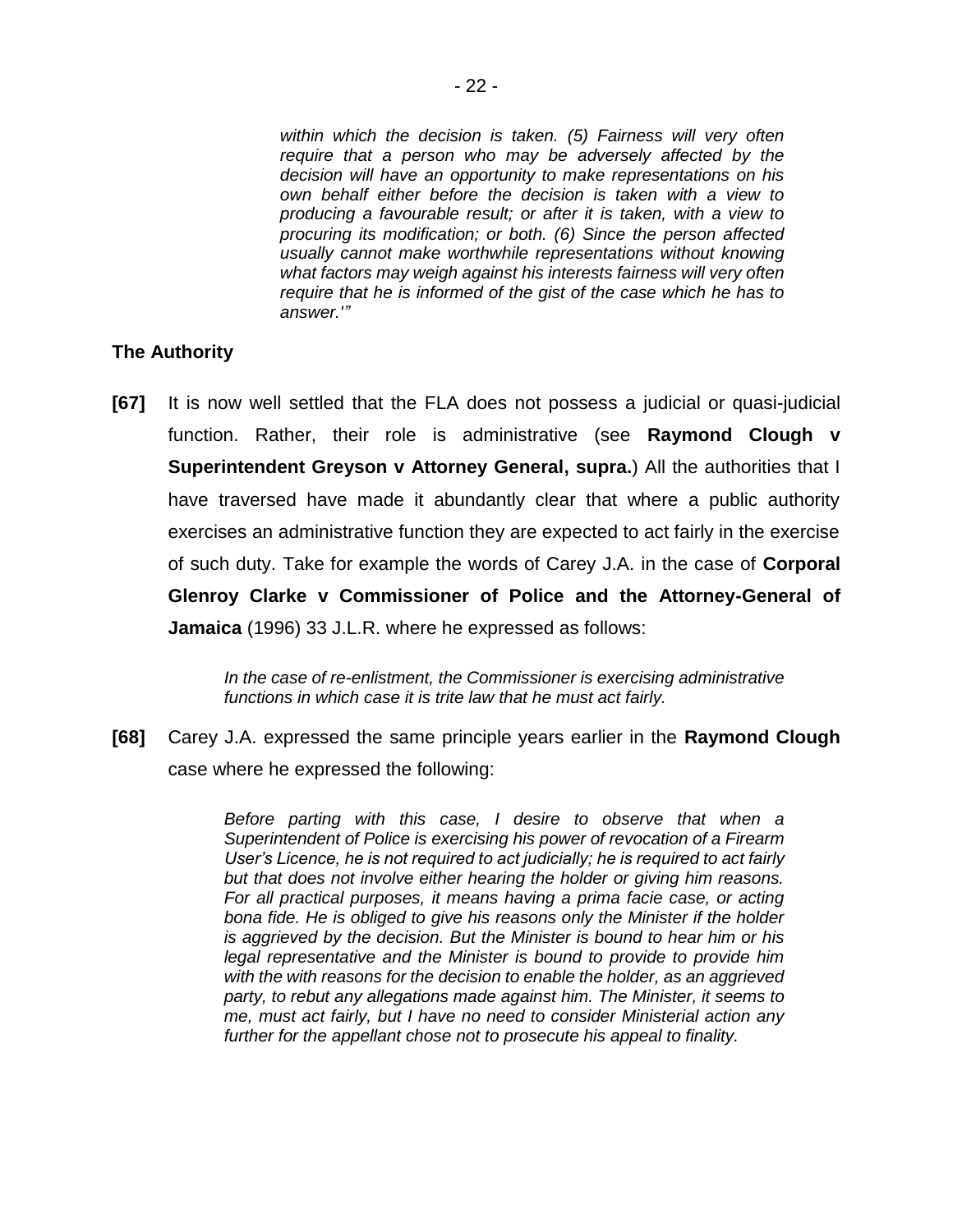**[69]** Based on the foregoing, it is clear that the FLA did not act in breach of the principles of natural justice by failing to hear the Claimant prior to making its decision to revoke his licence or by not providing him with reasons for the revocation.

## **The Review Board**

- **[70]** As I have indicated earlier in the judgment, since the **Raymond Clough** ruling was handed down, the Firearms Act has seen certain amendments, in that the duty to conduct appeals is no longer vested in the Minister, rather the Review Board was developed for this purpose and the Minister will only revert to this role under 37A (4) if the Review Board fails to conduct the hearing. In applying the reasoning of Carey J.A. in the **Raymond Clough** case, it is at the stage of the appeal before the Review Board that the Claimant has a right to be heard and provided with the reasons for the revocation (see also **Naraynsingh v The Commissioner of Police).**
- **[71]** Mr. Henriques argues that he was not provided with the reasons for the revocation whether before or during the appeal before the Review Board. Ms. Beecher claimed that Mr. Henriques knew the reasons for the revocation, however, Ms. Beecher failed to indicate what steps were taken by either the Review Board or the FLA to notify the Claimant of such reasons. At paragraphs 12 to 13 of his affidavit filed on March 20, 2020 Ms. Beecher expressed the following:

*The Claimant provided written answers to questions from the Review Board. At the hearing, he was represented by Knight, Junor & Samuels, Attorneys-at-law, and submissions were made on his behalf. It was argued on behalf of the Claimant that payment arrangements utilised by the club were not designed to be deceptive as receipts were issued to purchasers upon use of and payment for ammunition. It was further submitted that the club had no obligation to advise the Authority of the method of payment for ammunition or to keep the Authority informed of ammunition in stock without a physical audit.* 

*In the circumstances and in response to paragraph 34 of the Henriques Affidavit, I verily say that the Claimant and his Attorney-at-law were well aware of the allegations against him as well as the basis upon which the Firearm Licensing Authority arrived at its decision. He also participated in*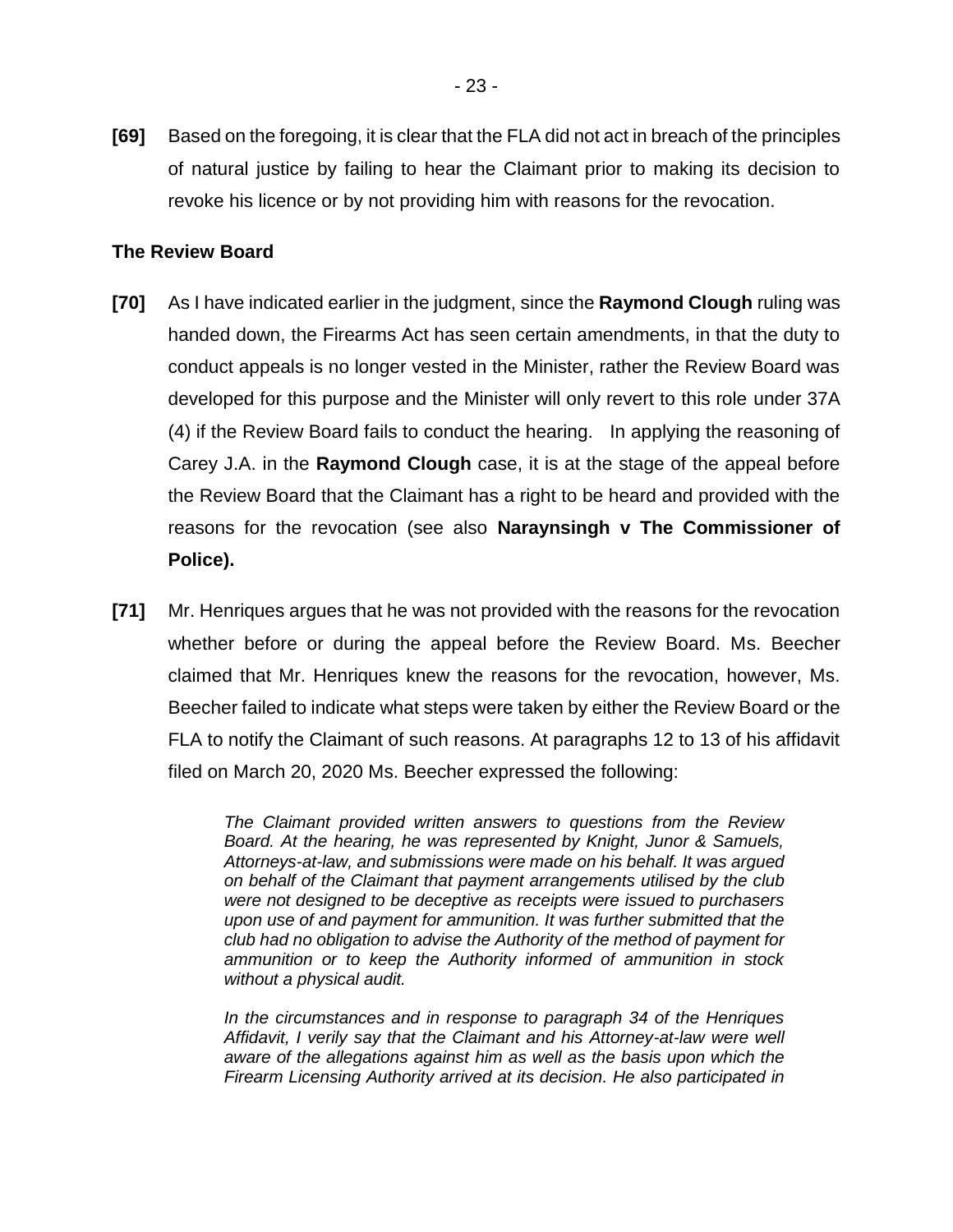*the oral hearing before the Review Board and would have been aware of the issues.* 

**[72]** I am somewhat doubtful of the Claimant's assertion in this regard. Firstly, the Revocation Order clearly states the reason for the revocation as not being fit and proper to retain a Firearm License. If there was any ambiguity or if the Claimant was unclear as to reason for the revocation, it seems somewhat strange that in the letter applying to the Review Board from their attorneys at law dated July 27, 2018 that the ground of appeal was that;

> *"the Authority in arriving at its decision that the Appellants/ Applicants were not considered fit and proper to retain a firearm license acted without full consideration of the Appellants'/Applicants conduct and or took into consideration irrelevant extraneous or prejudicial information in arriving at an erroneous conclusion"*

**[73]** Further to that, at no point was it raised in the oral hearing that the Claimant or his Counsel did not know of the Authority's reasons and was disadvantaged. The issue is not whether '*he would have been aware'* the issue is whether he was made aware of the reasons so as to enable him to properly defend the allegations against him. I find that there is no evidence to suggest that the Review Board acted or failed to act in such a way that constitutes a breach of the principles of natural justice.

#### **The Minister**

**[74]** The Minister's decision was influenced by certain information that he received that Mr. Henriques failed to deliver to the FLA all firearms and ammunitions in respect of certain licenses which were revoked on July 8, 2018. The Minister seemed to have accepted the allegations against the Claimant as true and sought to revoke his licence on this basis. I find the Australian decision of **Minister of Immigration, Local Government and Ethnic Affairs v Veselko Kurtovic** [1990] FCA 22 (7 February 1990) to be persuasive in addressing all the issues which the Minister's conduct raises. However, for the purpose of the current proceedings, I will focus on whether the Honourable Minister's conduct breached principles of natural justice.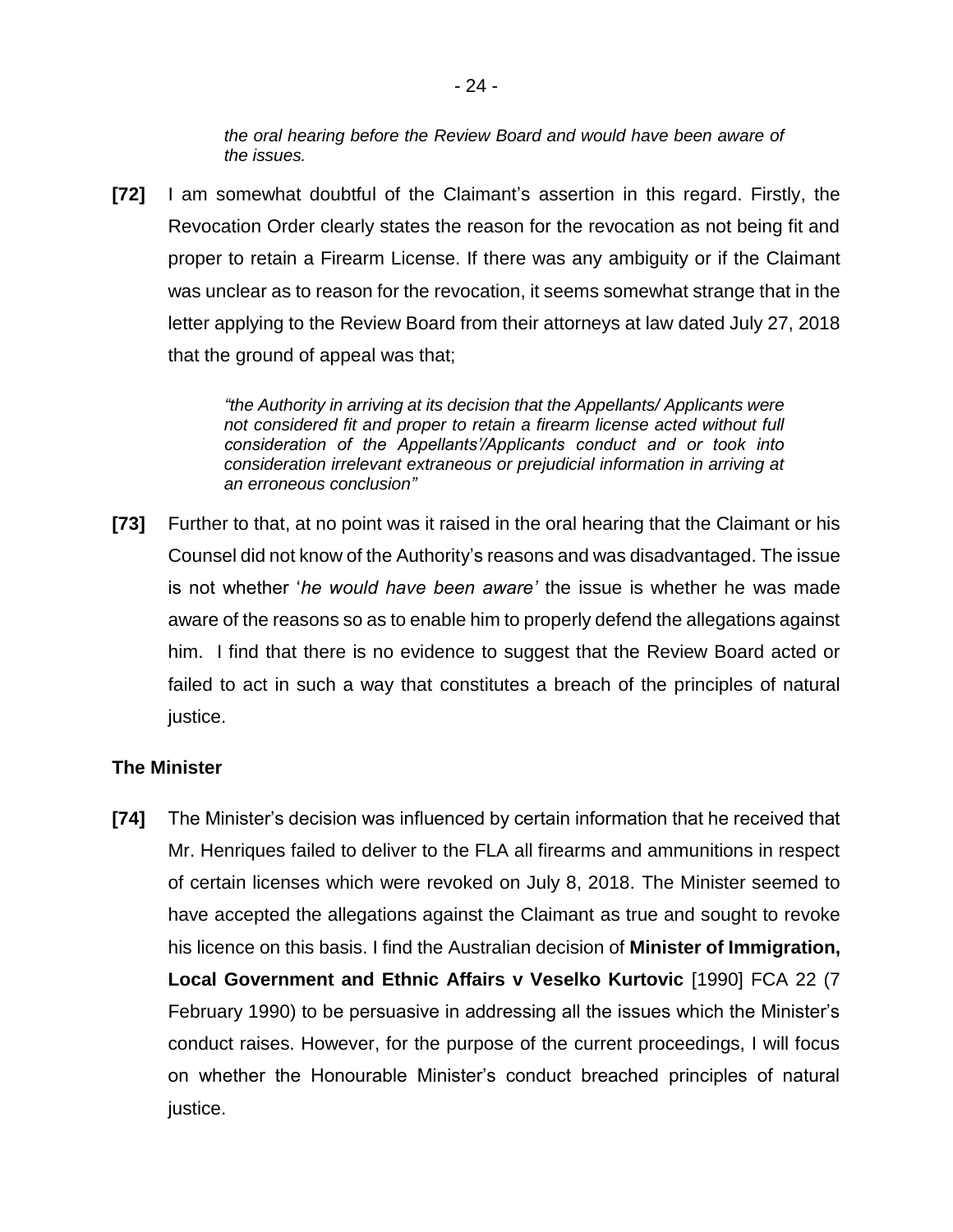**[75]** In that particular case Mr. Kurtovic was resident in Australia for less than ten years. During that period, he shot and killed his parents-in-law which led to be being convicted on manslaughter in New South Wales. Section 12 s. of the Migration Act 1958 empowered the Minister to deport persons in positions which Mr. Kurtovic found himself in. The section provides as follows:

> *"Where - (a) a person who is a non-citizen has, either before or after the commencement of this section, been convicted in Australia of an offence; (b) at the time of the commission of the offence the person - (i) was not an Australian citizen; and (ii) had been present in Australia as a permanent resident for a period of less than years or for periods that, in the aggregate, do not amount to a period of years; and (c) the offence is an offence for which the person was sentenced to death or to imprisonment for life or for a period of not less than one year, the Minister may order the deportation of that person."*

- **[76]** A deportation order was made against Mr. Kurtovic on July 23, 1984. He appealed to the Administrative Appeals Tribunal which recommended that the order to deport Mr. Kurtovic be revoked. The Minister adopted that recommendation on the 25<sup>th</sup> November, 1985 by revoking the deportation order. Unlike the facts presented to the Court in the current case, the decision of the Minister to revoke the deportation order was communicated to Mr. Kurtovic by letter on December 17, 1985 which included a warning that any further conviction would render him liable for deportation.
- **[77]** Following the refusal of the Parole Board of New South Wales to grant an application by Mr. Kurtovic to be released on parole, he appealed against that decision to the New South Wales Court of Criminal Appeal. The New South Wales Court of Criminal Appeal made a recommendation to the Minister to reconsider the decision revoking the deportation order and adjourned the hearing of the appeal pending such reconsideration.
- **[78]** While the Minister initially refused to overturn his previous decision, he signed a deportation order against Mr. Kurtovic on January 28, 1998. The evidence before the Court was that the Minister took into account two reports from the Parole Service of New South Wales dated 24<sup>th</sup> September, 1986 and a report by the New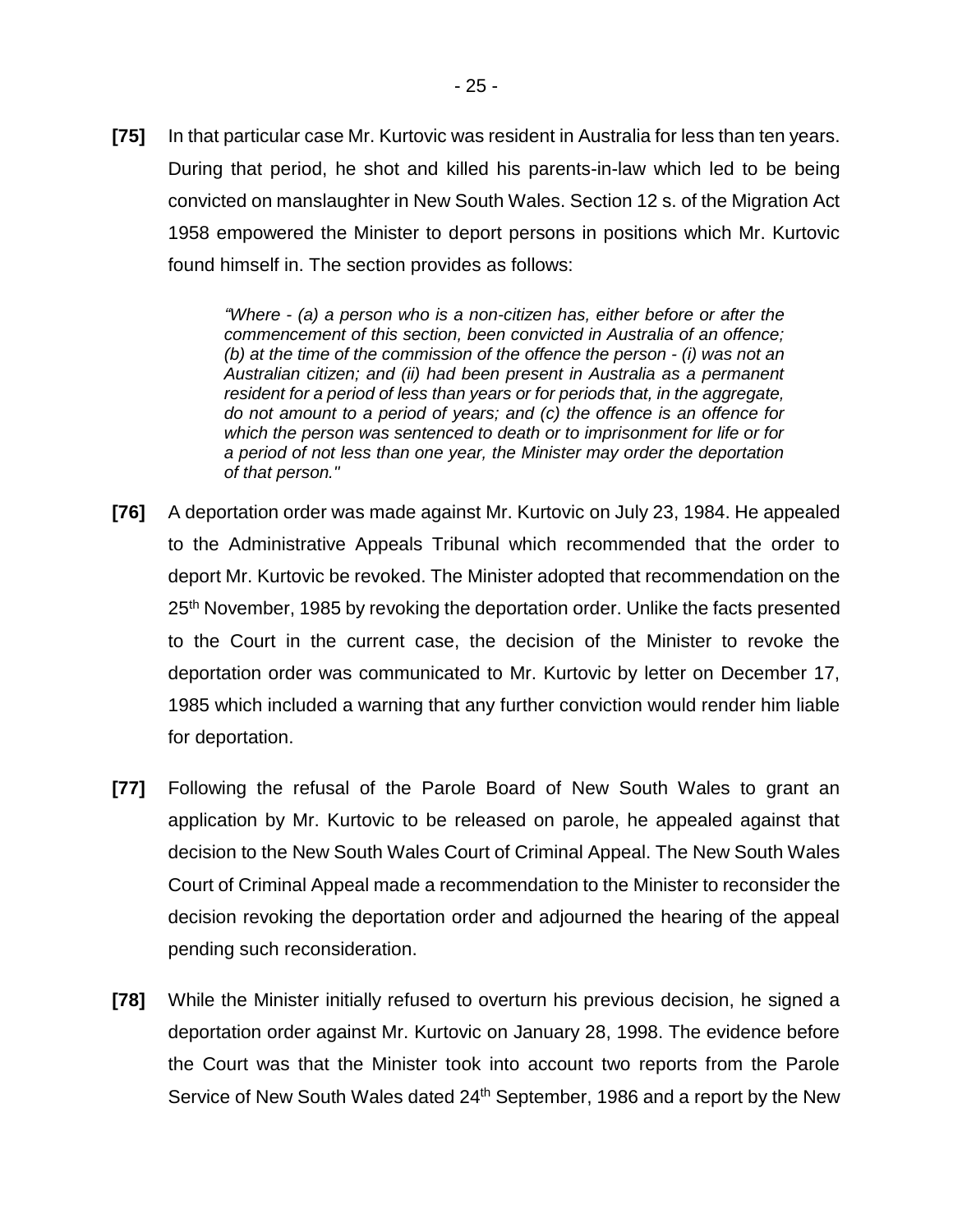South Wales Prison Medical Service dated 12<sup>th</sup> February, 1987, both of which were adverse to Mr. Kurtovic. A copy of the reports were not provided to Mr. Kurtovic for him to respond to them because of the Boards' concern for the writer of the report and for the persons named in it who had provided information to the writer.

- **[79]** Mr. Kurtovic sought judicial review of the January 28, 1998 deportation order which was determined in his favour at first instance when Einfeld J. who ruled that the deportation order should be set aside on the grounds of breach of principles of natural justice, that the Minister took into account irrelevant consideration and that the appellant was estopped from making that deportation order. The appeal against the decision of Einfeld J, raised several pertinent issues such as whether the Minister was officio functus upon the making of the first deportation order or whether he was estopped from making a decision contrary to the interest of Mr Kurtovic, having made an earlier decision on the same facts in favour of him. For the purpose of these proceedings, I will only highlight that the members of the Court ruled that the Minister's reliance upon the reports without giving Mr. Kurtovic the opportunity to respond to them was a breach of the principles of natural justice and was sufficient to have the decision of the Minister set aside.
- **[80]** To my mind, when one considers Section 37A (3) Firearms Act, it is apparent that the allegations concerning the failure on the part of Mr. Henriques to turn over firearms in his possession constituted a fresh offence, one which he had the right to be heard on before a final decision adverse to his interest could properly have been made.
- **[81]** It is also important to note that the Minister had acted on the Review Boards report when he wrote the letter dated June 6, 2019 where he sated *"Mr. Henriques Firearm License should be restored to him both for protection and participation in shooting competitions".* The July 16, 2019 letter by the Minister was in regard to a failure of the Claimant to comply with the notification made pursuant to Section 35A Firearms Act. Having determined that the notification was not in compliance with Section 35A (2) which required it to be published in the Gazette and a daily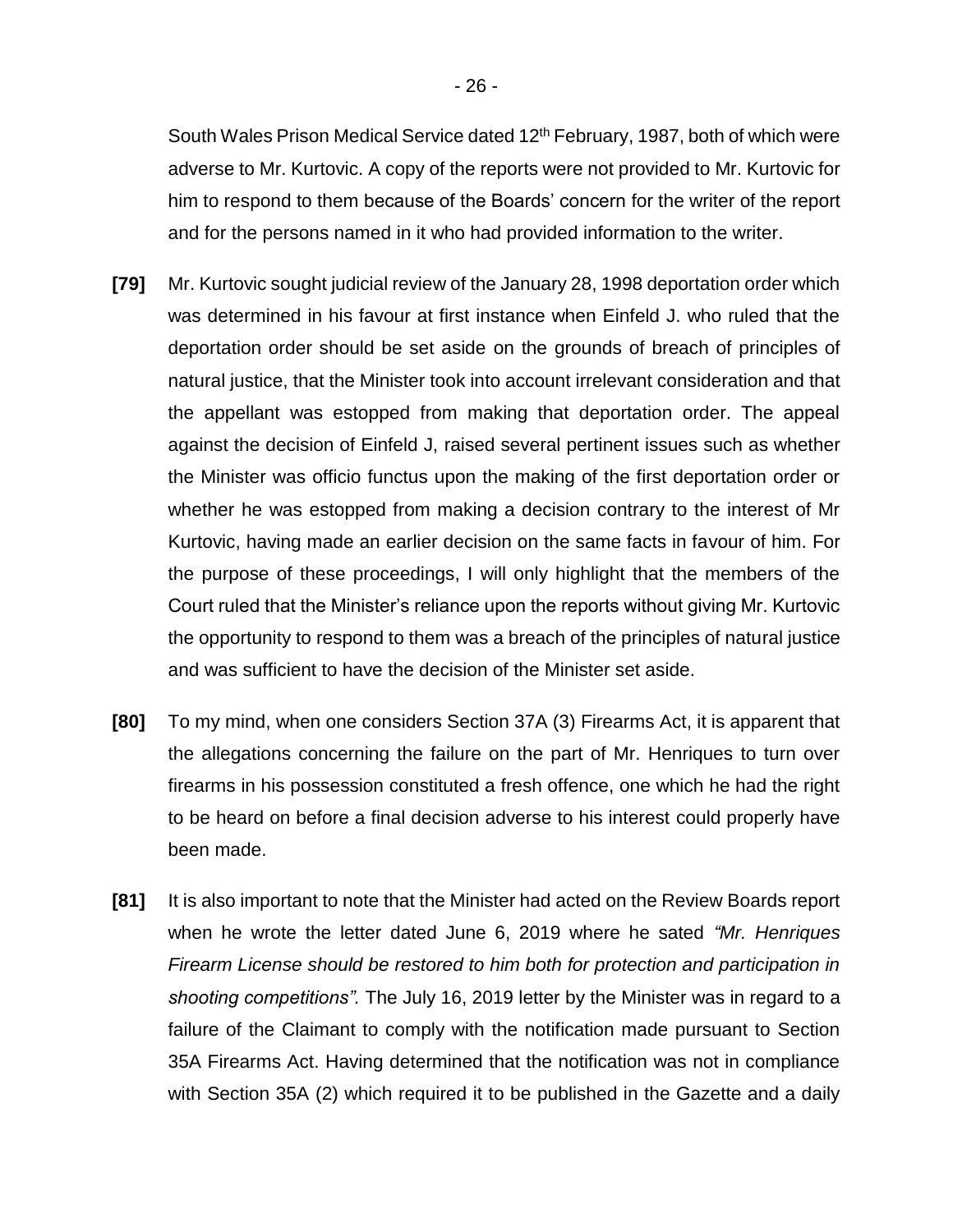newspaper I conclude that the decision of the Minister was in breach of the principles of natural justice and should be set aside.

**Whether the recommendation and decision of the board and/or the Minister, respectively are irrational within the Wednesbury sense.**

- **[82]** The Claimant argues that the decisions and recommendation, as the case may be, of the FLA, the Review and the Minister are unreasonable. Unfortunately, the Claimant's attorney did not articulate how or why he considered the respective decisions and processes to be irrational or unreasonable within the **Wednesbury sense**. Nevertheless, it is the duty of this Court to evaluate the facts before it to determine whether it can be said that the relevant bodies or person has acted so irrationally so as to cause the Court to make an order to set the decision aside.
- **[83]** The submission that the decision was unreasonable has to be carefully examined. Simply because a decision is unfavourable does not render it unreasonable within the Wednesbury sense. Similarly, this Court is not focused on the correctness of the decision and it is irrelevant whether in hearing this application, I think the decision is unreasonable. As Lord Greene pointed on page 232 of **Associated Provincial Picture Houses Ltd v Wednesbury Corp**, (supra):

*"I think Mr. Gallop in the end agreed that his proposition that the decision of the local authority can be upset if it is proved to be unreasonable, really meant that it must be proved to be unreasonable in the sense that the court considers it to be a decision that no reasonable body could have come to. It is not what the court considers unreasonable, a different thing altogether.*  If it is what the court considers unreasonable, the court may very well have *different views to that of a local authority on matters of high public policy of this kind."*

**[84]** In order to succeed under this, ground it must be shown that the relevant body or person has taken into account matters which they should not have or they failed to take into account matters which ought to have been taken into account. More importantly, even where it can be shown that the FLA considered matters which a reasonable decision maker would be expected to consider, the Claimant may still be able to succeed on this ground if he is able to establish that the decision is so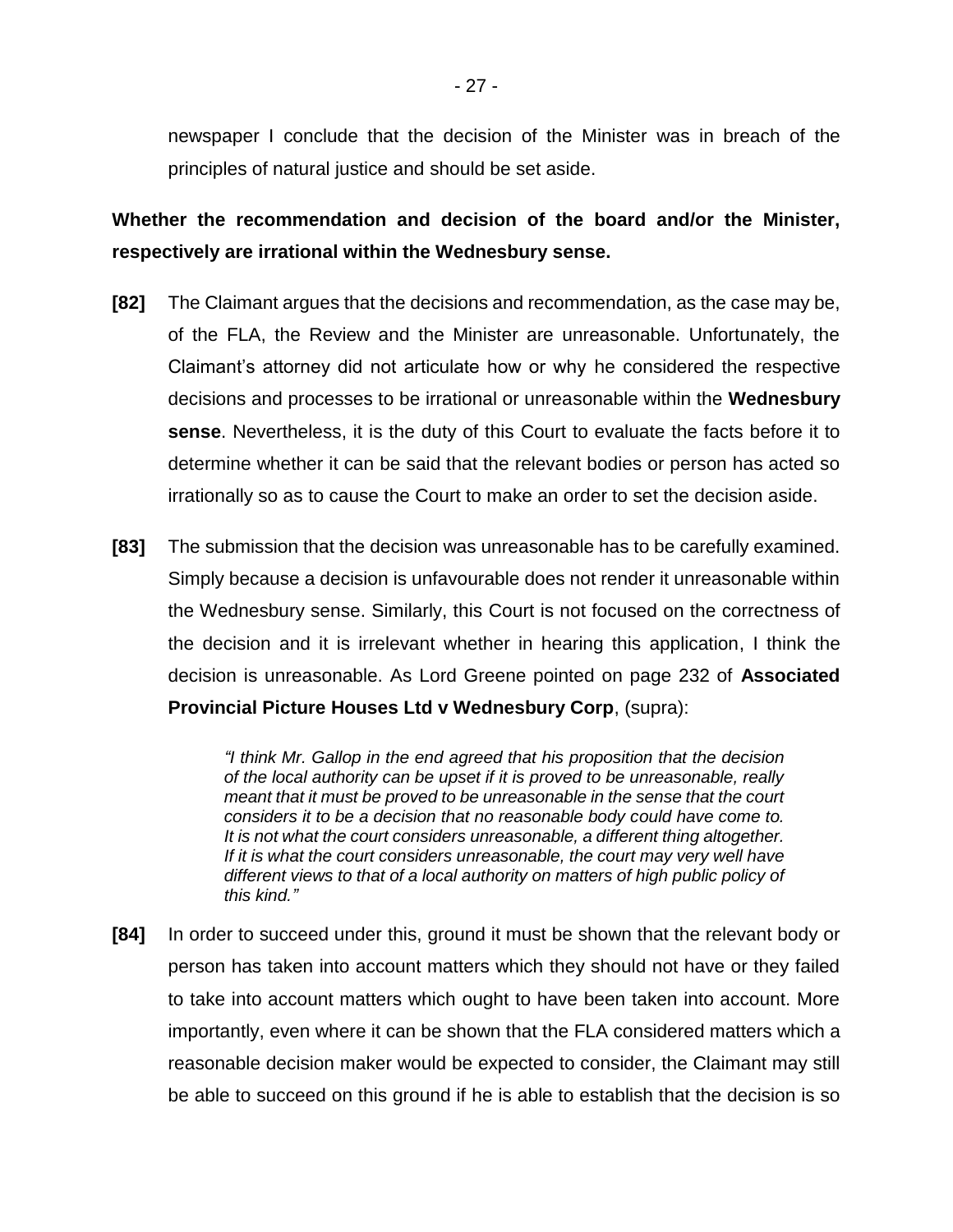unreasonable, that no reasonable authority which directed its minds to the matters to be resolved, would have come to that conclusion. This point was expressed by Lord Greene on pages 233-234 of the case of **Associated Provincial Picture Houses Ltd v Wednesbury Corp**, (supra), where his Lordship expressed the following:

*" …I do not wish to repeat myself but I will summarize once again the principle applicable. The court is entitled to investigate the action of the local authority with a view to seeing whether they have taken into account matters which they ought not to take into account, or, conversely, have refused to take into account or neglected to take into account matters which they ought to take into account. Once that question is answered in favour of the local authority, it may be still possible to say that, although the local authority has kept within the four corners of the matters which they ought to consider, they have nevertheless come to a conclusion so unreasonable that no reasonable authority could ever have come to it. In such a case,*  again, I think the court can interfere. The power of the court to interfere in *each case is not as an appellate authority to override a decision of the local authority, but as a judicial authority which is concerned, and concerned only, to see whether the local authority have contravened the law by acting in excess of the powers which Parliament has confided in them…"*

- **[85]** The Claimant has not put forward any argument as to how each or any of the named defendants breached this ground. Nevertheless, I cannot conceive how it could be argued that the issue of whether the holder of a firearm licence is being deceptive and may be using ammunitions for purposes which have not been disclosed to the FLA could be seen as an irrelevant consideration. The very role of the authority is to regulate all matters concerning firearms and ammunitions. Also, on the issue of whether either of the named defendants made a decision which is so outrageous that a reasonable decision maker faced with all the facts would not have made, I again conclude in the negative.
- **[86]** As indicated before, what I find is that the Minister of National Security failed to adhere to the principles of natural justice and therefore deprived the Claimant of the right to a fair hearing and the right to be heard before a decision adhere to his interest is made against him.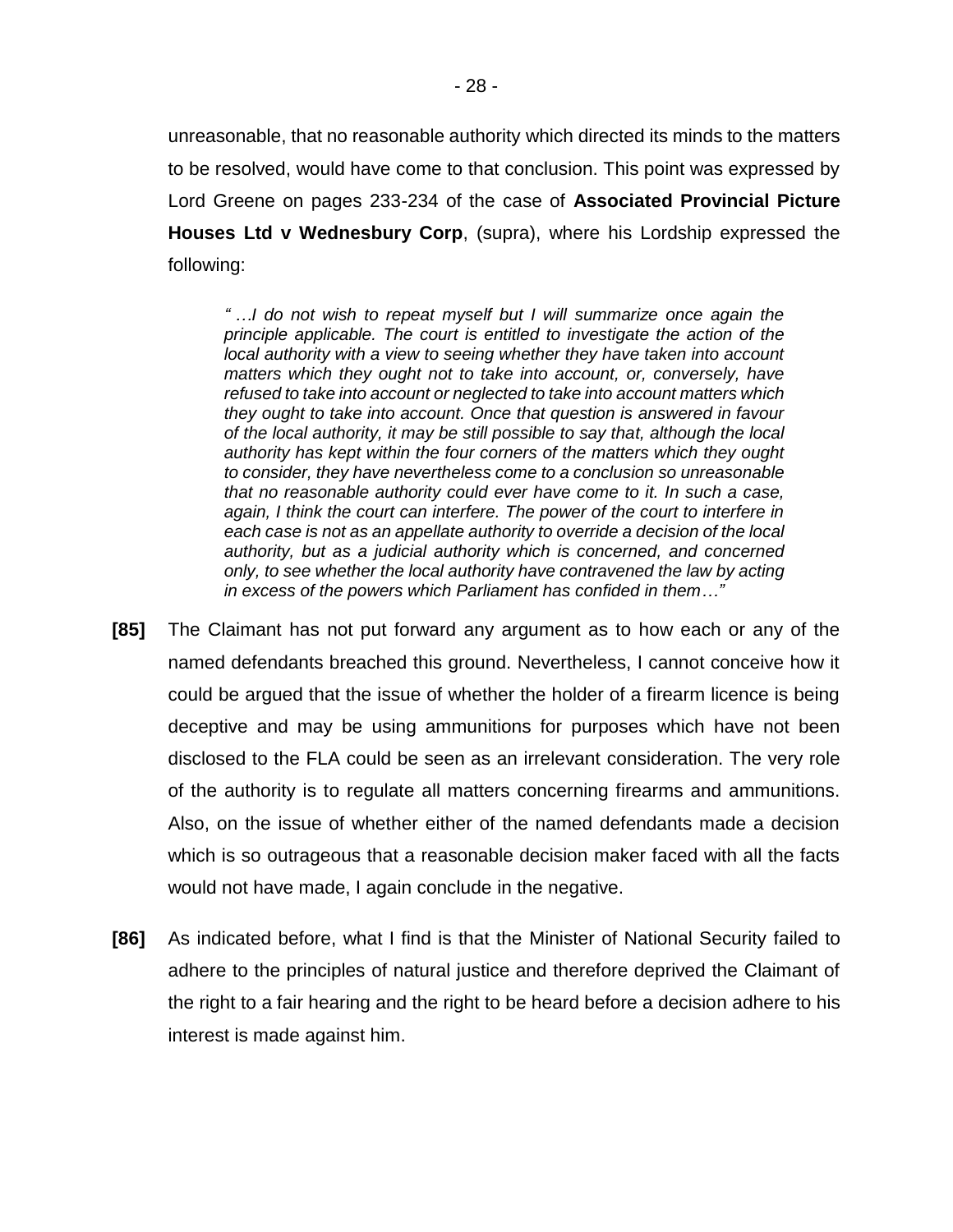#### **DISPOSITION**

- 1. Order of Certiorari quashing the decision of the Firearm Licensing Authority on or about the  $9<sup>th</sup>$  July, 2018 to revoke the licenses granted by them to Applicant [sic] is denied.
- 2. Order of Certiorari quashing the decision of the Minister of National Security made on or about the 29<sup>th</sup> July 2019 dismissing the Claimant's application for review of the decision of the Authority and upholding the Authority's decision to revoke the Claimant's licenses is granted.
- 3. Order of Mandamus ordering the Authority to restore the Claimant's licenses is denied.
- 4. Declaration that the proceedings by the Review Board and the decision arrived at by the Minister to revoke the Claimant's licenses stands in breach of sections 37A (2)(a) and section 37A (4) of the Firearms (Amendment) Act 2005 is denied
- 5. A Declaration that the decision of the Minister of National Security on or about the 29<sup>th</sup> July 2019 to deny the Applicant's appeal against the revocation of his licenses was irrational and/or unreasonable is denied.
- 6. Declaration that the Minister of National Security acted ultra vires in the exercise of his statutory powers under 37A of the Firearms Act in making his decision on or about the 29<sup>th</sup> July 2019 to deny the Applicant's appeal is granted.
- 7. Declaration that the proceedings before the Review Board leading to the decision of the Minister of National Security to uphold the Authority's decision to revoke the Claimant's licenses was conducted in breach of the principles of natural justice is denied.
- 8. Declaration that the Board of the Firearm Licensing Authority acted ultra vires its powers under section 36 of the Firearm Act, in making the order for revocation made on or about the 9<sup>th</sup> July, 2018 is denied.
- 9. Declaration that the decision of the Board of the Firearm Licensing Authority to revoke the Applicant's licenses was unlawful, irrational and/or unreasonable is denied.
- 10.Declaration that the Board of Firearm Licensing Authority failed to adhere to the principles of natural justice prior to making its decision on or about the 9<sup>th</sup> July, 2018 to revoke the Applicant's licenses is denied.